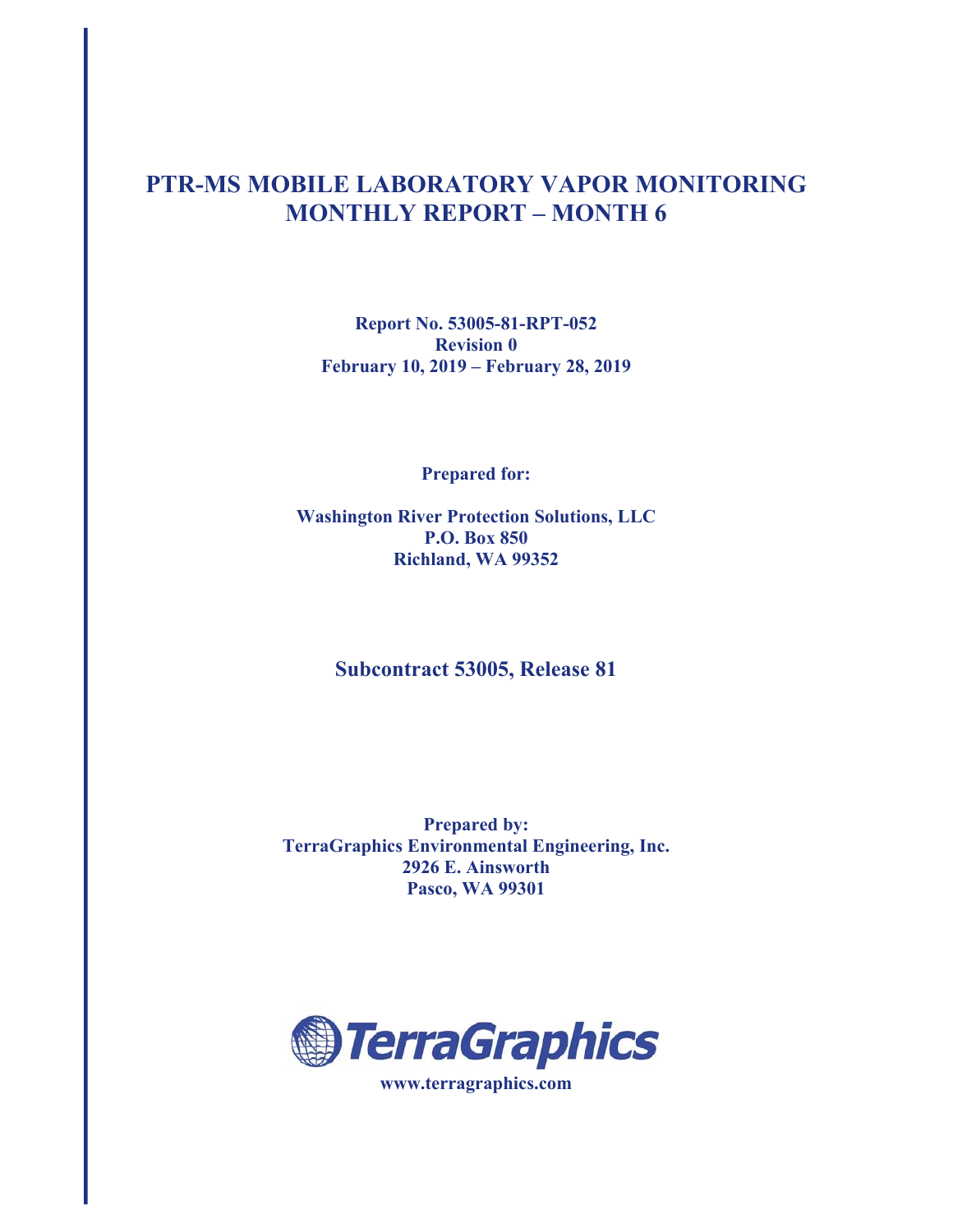## **Approval Form**

**Prepared by:** 

Date: 09/24/2019

Tyler Williams

**Reviewed by:** 

Date: 09/24/2019 Matthew Erickson, Ph.D.

**Approved by:** 

Rich Westberg

*<u>@TerraGraphics</u>* 

Date: 09/24/2019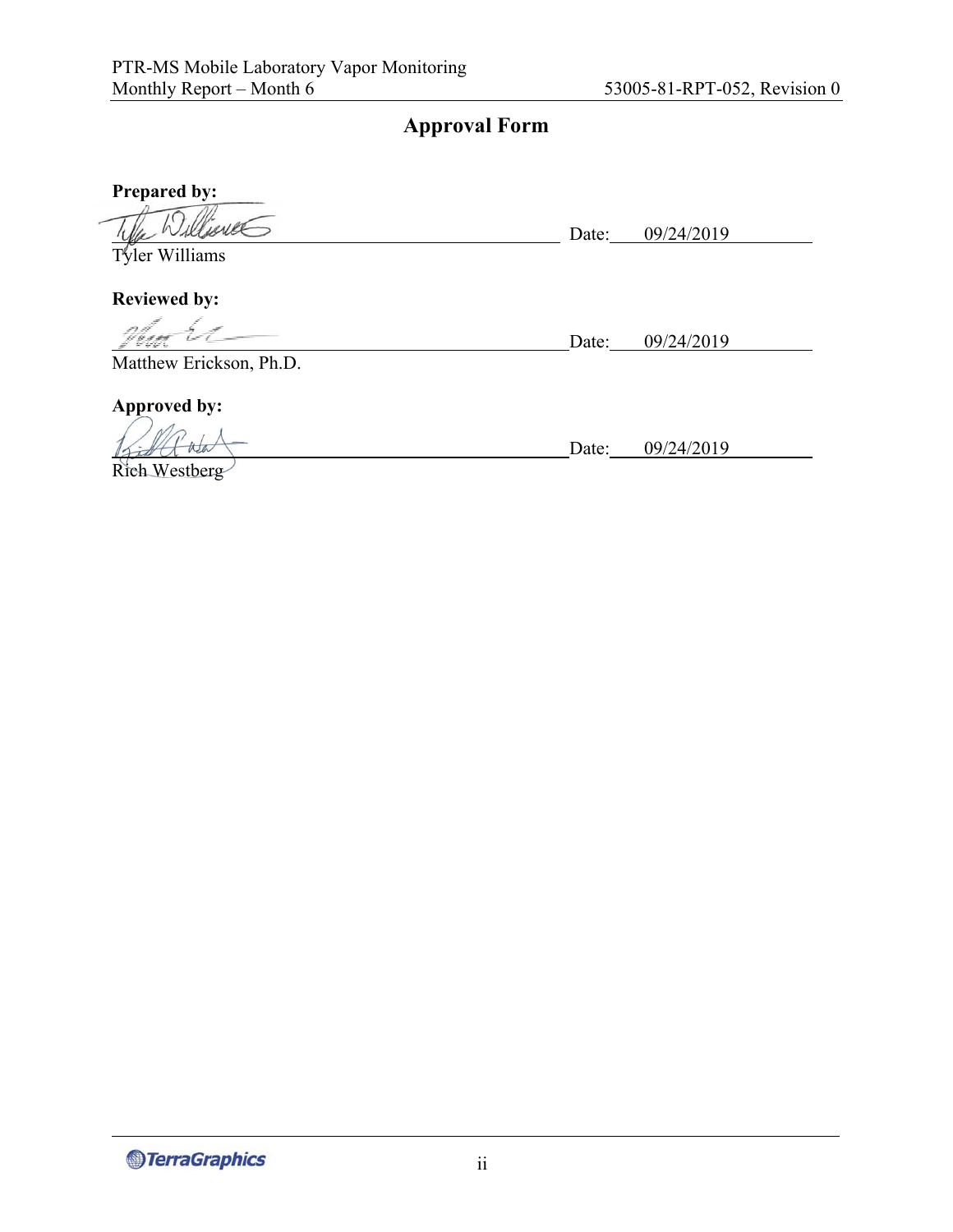## **Record of Revision**

| <b>Revision</b>  | Date    | <b>Pages/Sections</b><br>Changed | <b>Brief Description</b> |
|------------------|---------|----------------------------------|--------------------------|
| $\boldsymbol{0}$ | 09/2019 | All                              | Original Issue.          |
|                  |         |                                  |                          |
|                  |         |                                  |                          |
|                  |         |                                  |                          |
|                  |         |                                  |                          |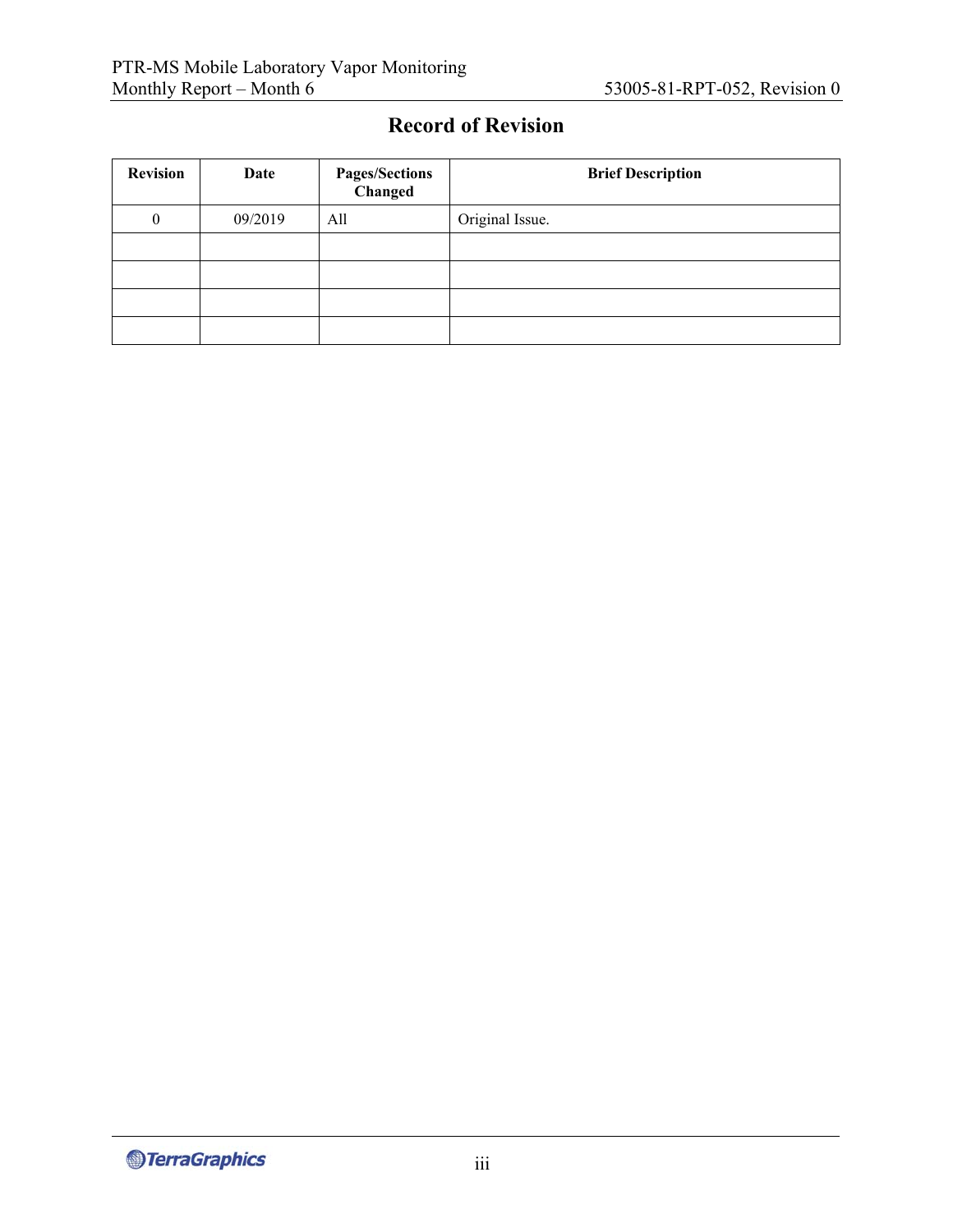## **Table of Contents**

| 1.0 |                                                                  |  |
|-----|------------------------------------------------------------------|--|
| 2.0 |                                                                  |  |
| 2.1 |                                                                  |  |
|     | 2.1.1                                                            |  |
|     | 2.2                                                              |  |
|     | 2.2.1                                                            |  |
|     | 2.2.2                                                            |  |
|     | 2.2.3                                                            |  |
|     | 2.2.4                                                            |  |
| 2.3 |                                                                  |  |
| 3.0 |                                                                  |  |
| 4.0 | MEASUREMENT UNCERTAINTY AND KNOWN SOURCES OF ERROR  9            |  |
|     | 4.1.1                                                            |  |
|     | 4.1.2                                                            |  |
|     | 4.1.3                                                            |  |
|     | 4.1.4                                                            |  |
| 4.2 |                                                                  |  |
| 5.0 |                                                                  |  |
| 5.1 |                                                                  |  |
| 5.2 | New Proton Transfer Reaction - Mass Spectrometer Zero/Span Check |  |
|     |                                                                  |  |
| 6.0 |                                                                  |  |
| 6.1 |                                                                  |  |
| 7.0 |                                                                  |  |
| 8.0 |                                                                  |  |

# **Appendices**

Appendix A Deficiency Report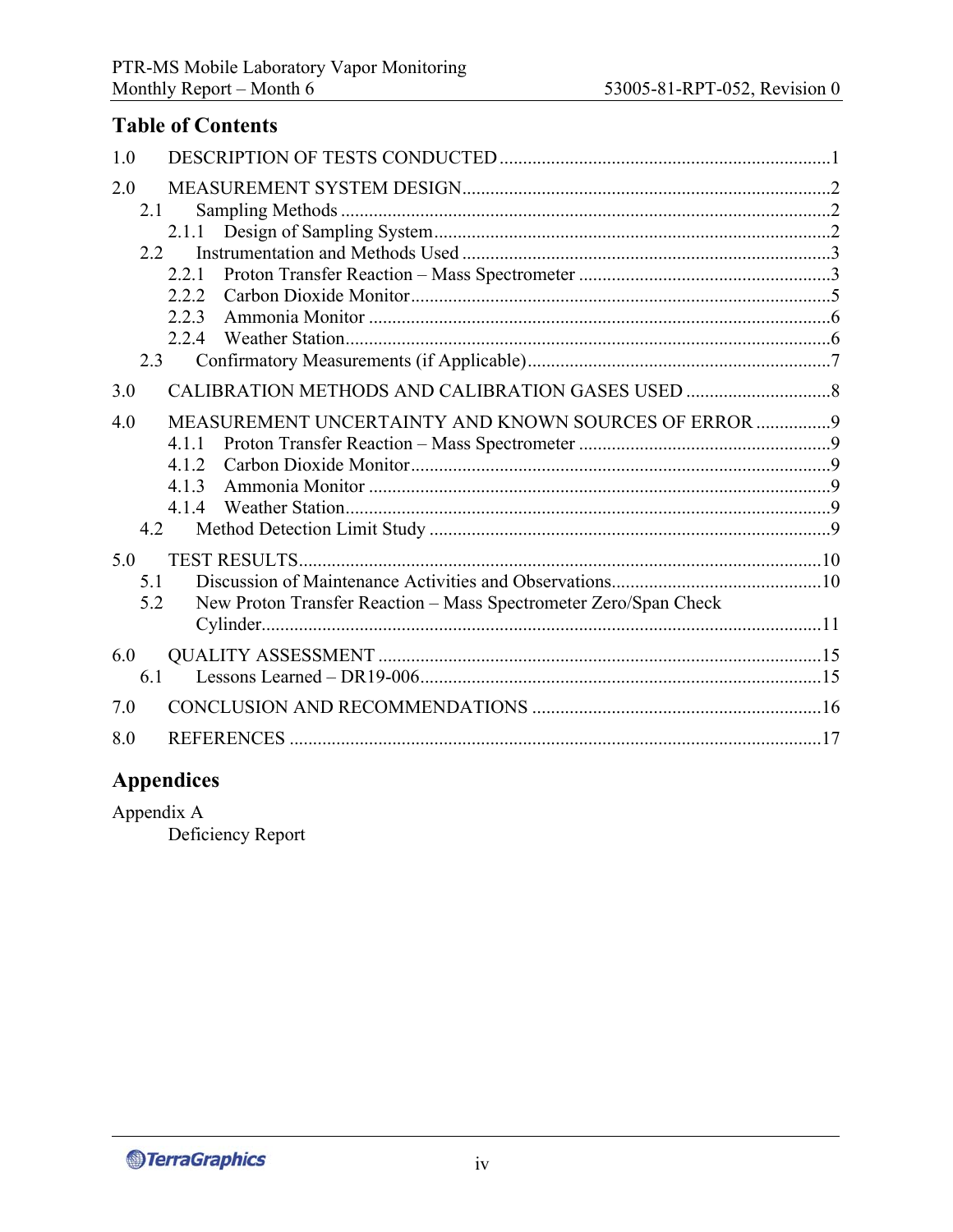## **Figures**

| Figure 2-1. The General Configuration of an IONICON Proton Transfer Reaction –                                                                              |  |
|-------------------------------------------------------------------------------------------------------------------------------------------------------------|--|
| Figure 5-1. Toluene Span Using the VOC Cylinder at $\sim$ 40 sccm VOC Flow Diluted by                                                                       |  |
| Figure 5-2. Toluene Multi-point Calibration using the R&D Standard Showing the<br>Average and Expected ppby for 499 ppby Within the Cylinder at $~140$ sccm |  |

# **Tables**

| Table 5-2. Average Concentrations Resulting from Diluting R&D Standard Analytes        |  |
|----------------------------------------------------------------------------------------|--|
| Flowing at $\sim$ 40 sccm with $\sim$ 2000 sccm Zero Air along with the Ratio of these |  |
|                                                                                        |  |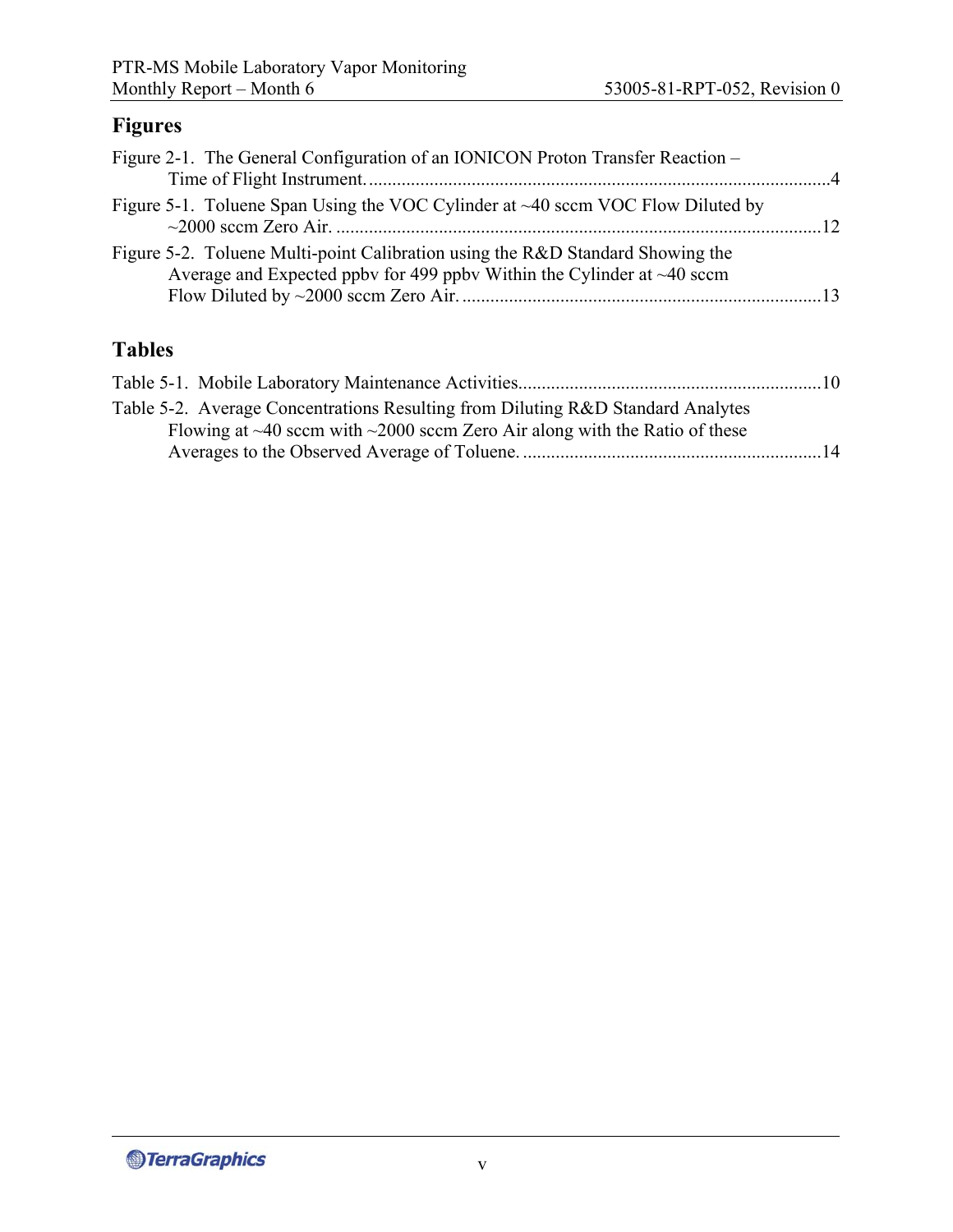## **Acronyms and Abbreviations**

| <b>ASTM</b>   | <b>ASTM</b> International                              |
|---------------|--------------------------------------------------------|
| COPC          | <b>Chemical of Potential Concern</b>                   |
| DR            | Deficiency Report                                      |
| <b>GPS</b>    | Global Positioning System                              |
| <b>MDL</b>    | <b>Method Detection Limit</b>                          |
| <b>MFC</b>    | Mass Flow Controller                                   |
| ML            | Mobile Laboratory (Mobile Vapor Monitoring Laboratory) |
| <b>NIOSH</b>  | National Institute for Occupational Safety and Health  |
| ppby          | parts per billion by volume                            |
| ppmv          | parts per million by volume                            |
| pptv          | parts per trillion by volume                           |
| PTR-MS        | Proton Transfer Reaction - Mass Spectrometer           |
| PTR-TOF       | Proton Transfer Reaction – Time of Flight              |
| R&D           | <b>Research and Development</b>                        |
| <b>SME</b>    | <b>Subject Matter Expert</b>                           |
| <b>TOF-MS</b> | Time of Flight – Mass Spectrometer                     |
| <b>VOC</b>    | Volatile Organic Compound                              |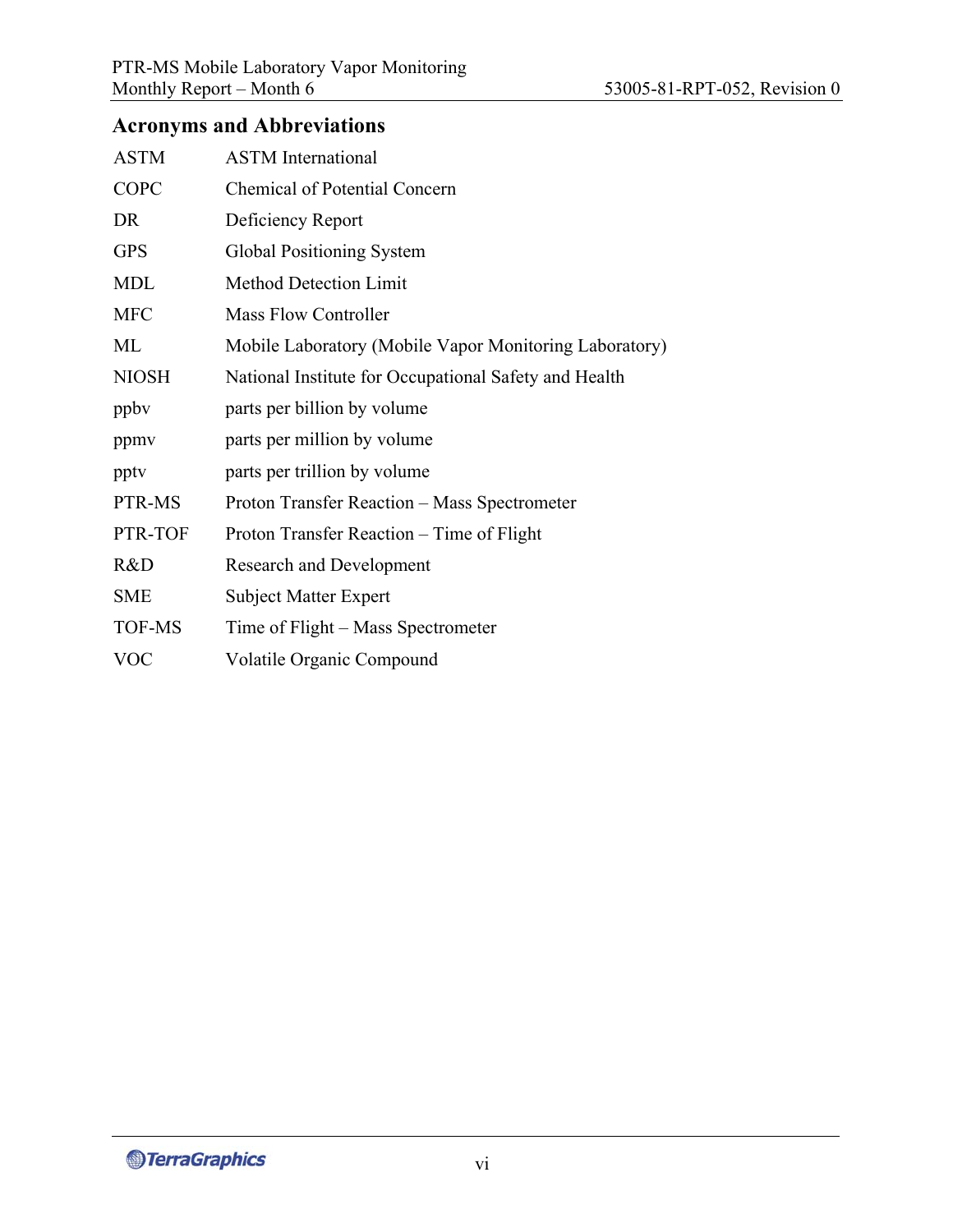# **Executive Summary**

In support of the Hanford Vapor Monitoring, Detection, and Remediation Project, Washington River Protection Solutions, LLC has subsidized the implementation of a mobile vapor monitoring laboratory developed by TerraGraphics Environmental Engineering, Inc. (Statement of Work #306312, "Mobile Laboratory Services and Lease").  The contract secures services associated with the lease and operation of the Mobile Laboratory designed specifically for trace gas analysis based on the Proton Transfer Reaction – Mass Spectrometer and supplemental analytical instruments.  Operation of the Mobile Laboratory will be at the discretion of Washington River Protection Solutions, LLC and will be conducted to support a variety of projects including continuing background studies, fugitive emissions, waste-disturbing activities, leading indicator studies, and general area sampling.  Other applications of the Mobile Laboratory will be determined as needed by Washington River Protection Solutions, LLC.

This report of Month 6 operations spans the calendar month of February 2019, specifically February 10, 2019, through February 28, 2019. The first nine days of February 2019 were included in 53005-81-RPT-048, *PTR-MS Mobile Laboratory Vapor Monitoring Monthly Report – Month 5*, as those days were part of continuous monitoring that had begun in January 2019. The remainder of the month of February 2019 was focused on maintenance tasks to support proper function of instrumentation in the Mobile Laboratory.

During Month 6, Mobile Laboratory operators received continuous training and performed maintenance, modifications, verifications, and calibration activities on the Mobile Laboratory instrumentation.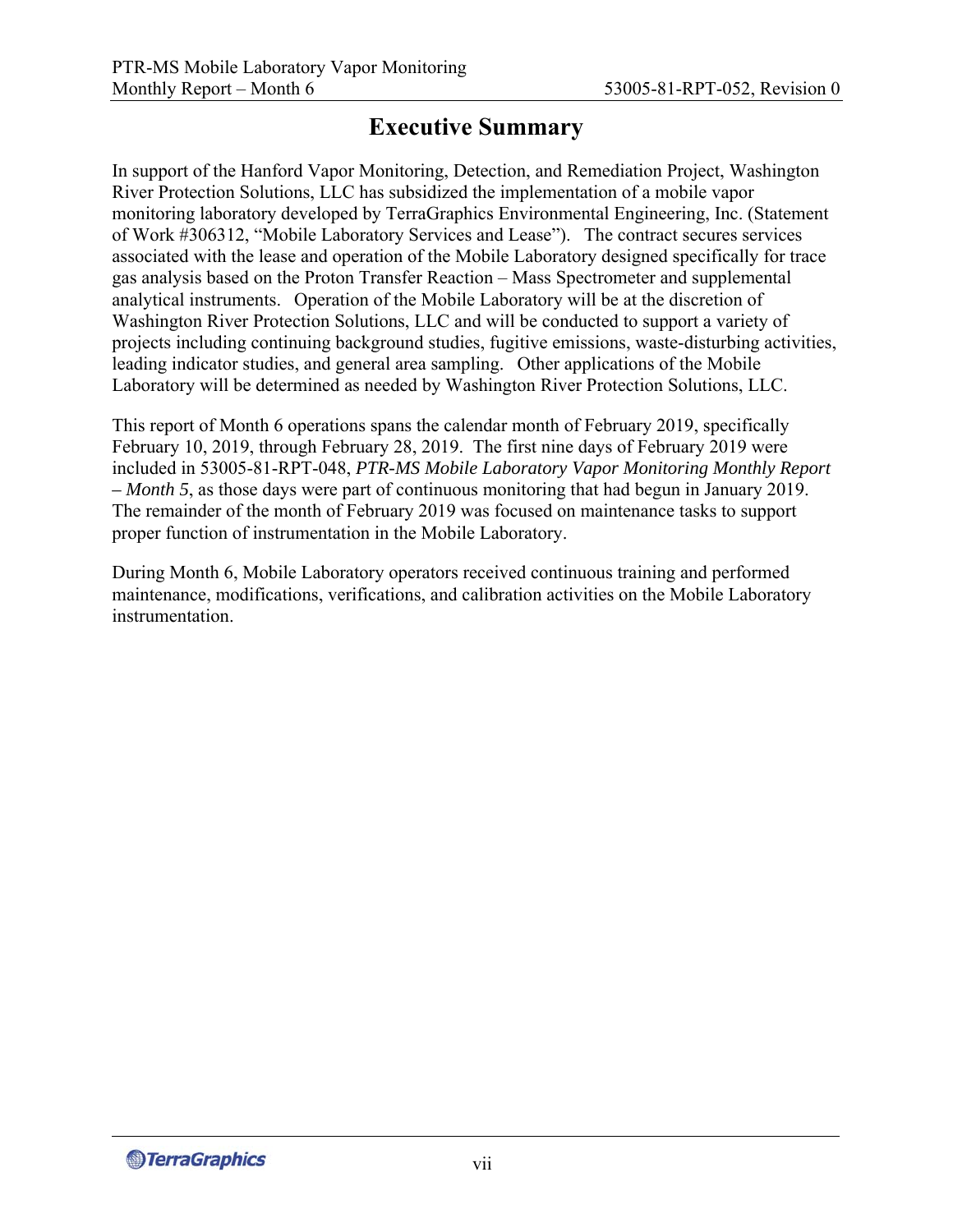## **1.0 DESCRIPTION OF TESTS CONDUCTED**

During Month 6, spanning the dates of February 10, 2019, to February 28, 2019, the Mobile Laboratory (ML) performed a variety of activities to support proper function of the instruments within the ML. These duties include calibrations, troubleshooting, verifications and testing. Description of activities that were conducted are as follows:

- Week 28
	- o Operator Self-Study, Maintenance, and Modifications
- Week 29
	- o Report Contribution, Maintenance, and Modifications
- Week 30
	- o Maintenance, Modifications, and Testing

Section 5.0 of this report provides further details for the specific activities completed in Month 6. This report is structured based on reporting requirements, as defined in the original statement of work (SOW) 306312, "Mobile Laboratory Services and Lease."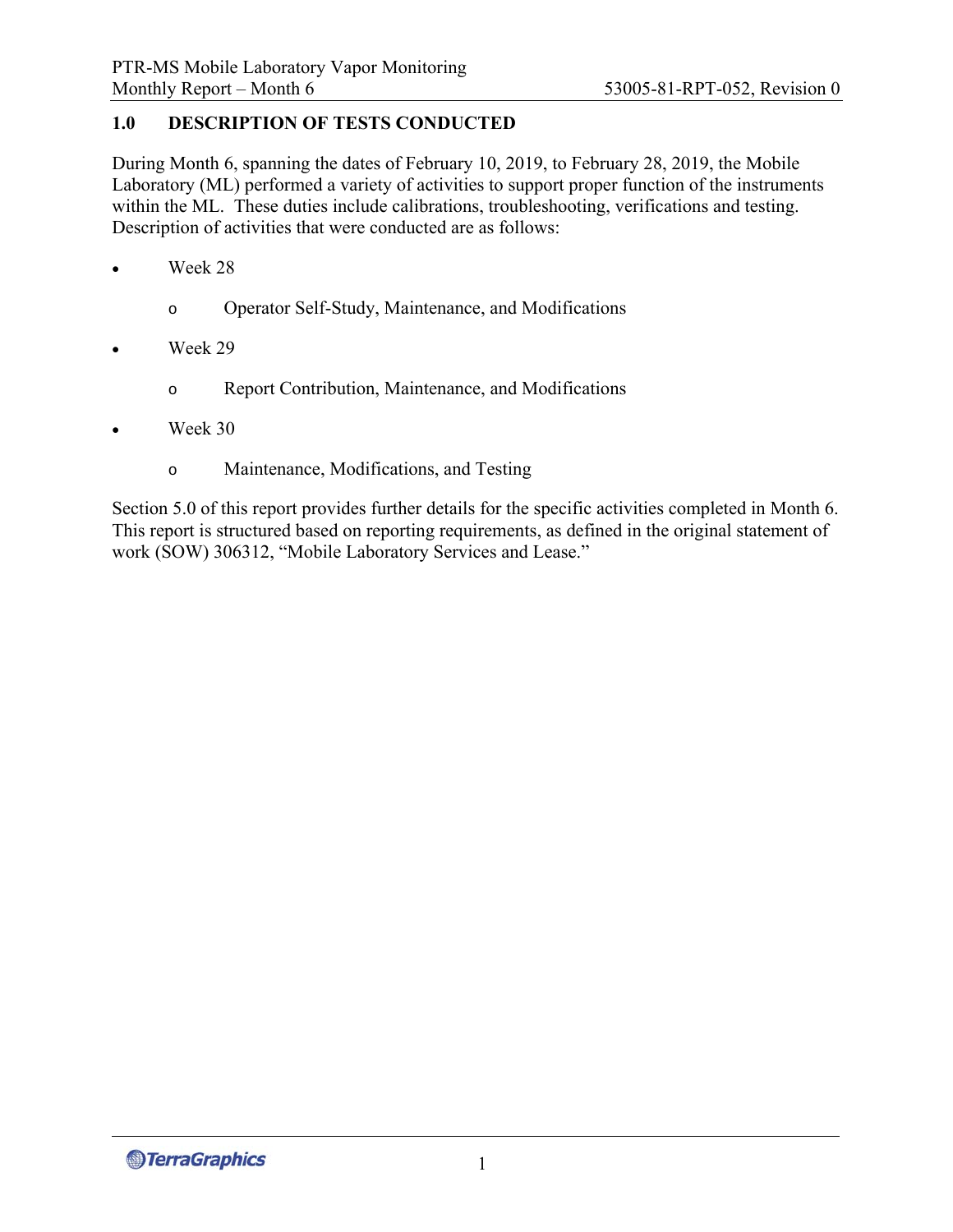#### **2.0 MEASUREMENT SYSTEM DESIGN**

This section describes the sampling methods, instrumentation, and confirmatory measurements used during this monitoring period.

#### **2.1 Sampling Methods**

The following sections detail the sampling methods utilized during the monitoring periods that occurred in Month 6.

### **2.1.1 Design of Sampling System**

The ML is housed in a Chevrolet<sup>®1</sup> 4500 14' Box Truck equipped with a 5.2L diesel engine. The box has been fully insulated to allow the ML to maintain comfortable working temperatures for the operators and the instrumentation. The ML has the option of utilizing either shore power or onboard diesel generator power for operation of the instruments. During Month 6, while the ML was located at the TerraGraphics warehouse in Pasco, WA, shore power was utilized. The ML was powered by the generator at all deployed locations during Month 6. When deployed for monitoring, the ML used both the mast and the side port to perform air sampling.

The layout of the ML and the sampling system is shown in the following drawings:

- 66409-18-ML-003, *Sampling Manifold Sketch*; and
- 66409-18-ML-004, *Mobile Lab Schematics*.

### **2.1.1.1 Proton Transfer Reaction – Mass Spectrometer Sampling**

Proton Transfer Reaction – Time of Flight (PTR-TOF) 6000 X2 is the latest IONICON<sup>®2</sup> trace Volatile Organic Compound (VOC) analyzer. The PTR-TOF 6000 X2 is used to quantify chemicals of potential concern (COPCs) from the sampled air. The sampled air enters the Proton Transfer Reaction – Mass Spectrometer (PTR-MS) drift tube. In the drift tube, VOCs undergo chemical ionization via a fast proton transfer reaction using hydronium as the reagent ion. The hydronium ions are produced from water vapor via a series of reactions in a hollow cathode ion source. The proton transfer reactions with hydronium ions is a soft ionization method and VOC fragmentation is minimal for most compounds. These ionized compounds and hydronium travel through the drift tube to the transfer lens system, subsequently entering the Time of Flight – Mass Spectrometer (TOF-MS) where they are separated by mass and detected. The signal from the TOF-MS is used to identify the VOCs based on their mass, as well as to calculate individual compound concentration based on the ratio of compound signal to hydronium signal.

<sup>&</sup>lt;sup>1</sup> Chevrolet is a registered trademark of General Motors, LLC, Detroit, Michigan.<br><sup>2</sup> IONICON is a registered trademark of Jonicon Analytik Gesellschaft m.h.H. Int

<sup>&</sup>lt;sup>2</sup> IONICON is a registered trademark of Ionicon Analytik Gesellschaft m.b.H., Innsbruck, Austria.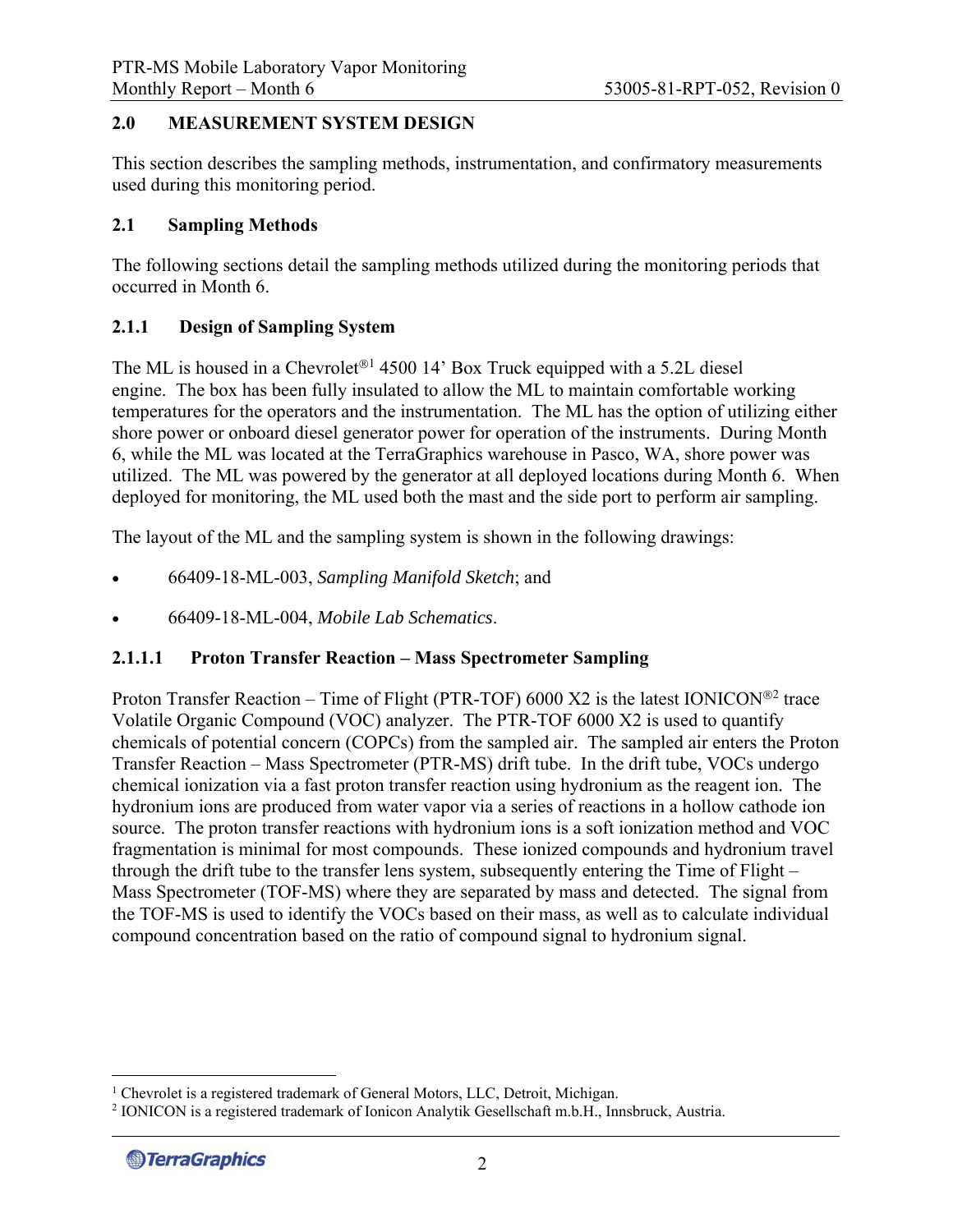## **2.1.1.2 DAQFactory Sampling**

DAQFactory<sup>®3</sup> is a data acquisition and automation software from AzeoTech that allows users to design custom applications with control and automatic output settings. In the ML, DAQFactory controls the sampling system through valves and flow controllers for the LI-COR<sup>®4</sup> CO<sub>2</sub> monitor, Picarro Ammonia Analyzer, Airmar®<sup>5</sup> Weather Station, and the PTR-TOF.

### **2.2 Instrumentation and Methods Used**

The following sections detail the instrumentation and methods utilized during the monitoring periods that occurred in Month 6.

## **2.2.1 Proton Transfer Reaction – Mass Spectrometer**

Measurements performed by the ML during Fiscal Year 2018 utilized the IONICON PTR-TOF 6000 X2 system. The mass resolution of the PTR-TOF 6000 is sufficient to resolve some COPCs with high confidence (i.e., furan from isoprene) while other compounds have interferences which can potentially compromise their reliable detection and quantification. A full discussion of the reliability of COPC detection and quantification as performed by a PTR-TOF 4000, an instrument with less resolution, can be found in *Fiscal Year 2017 Mobile Laboratory Vapor Monitoring at the Hanford Site: Monitoring During Waste Disturbing Activities and Background Study*, September 2017. A brief summary of the instrument and its underlying chemistry that leads to the sensitive detection of vapor components will be provided herein. The general layout of the instrument is shown in Figure 2-1.

<sup>&</sup>lt;sup>3</sup> DAQFactory is a registered trademark of Azeotech, Inc., Ashland, Oregon.<br><sup>4</sup> LLCOP is a registered trademark of LLCOP. Inc., Lincoln, Nebraska

<sup>&</sup>lt;sup>4</sup> LI-COR is a registered trademark of LI-COR, Inc., Lincoln, Nebraska.

<sup>&</sup>lt;sup>5</sup> Airmar is a registered trademark of Airmar Technology Corporation, Milford, New Hampshire.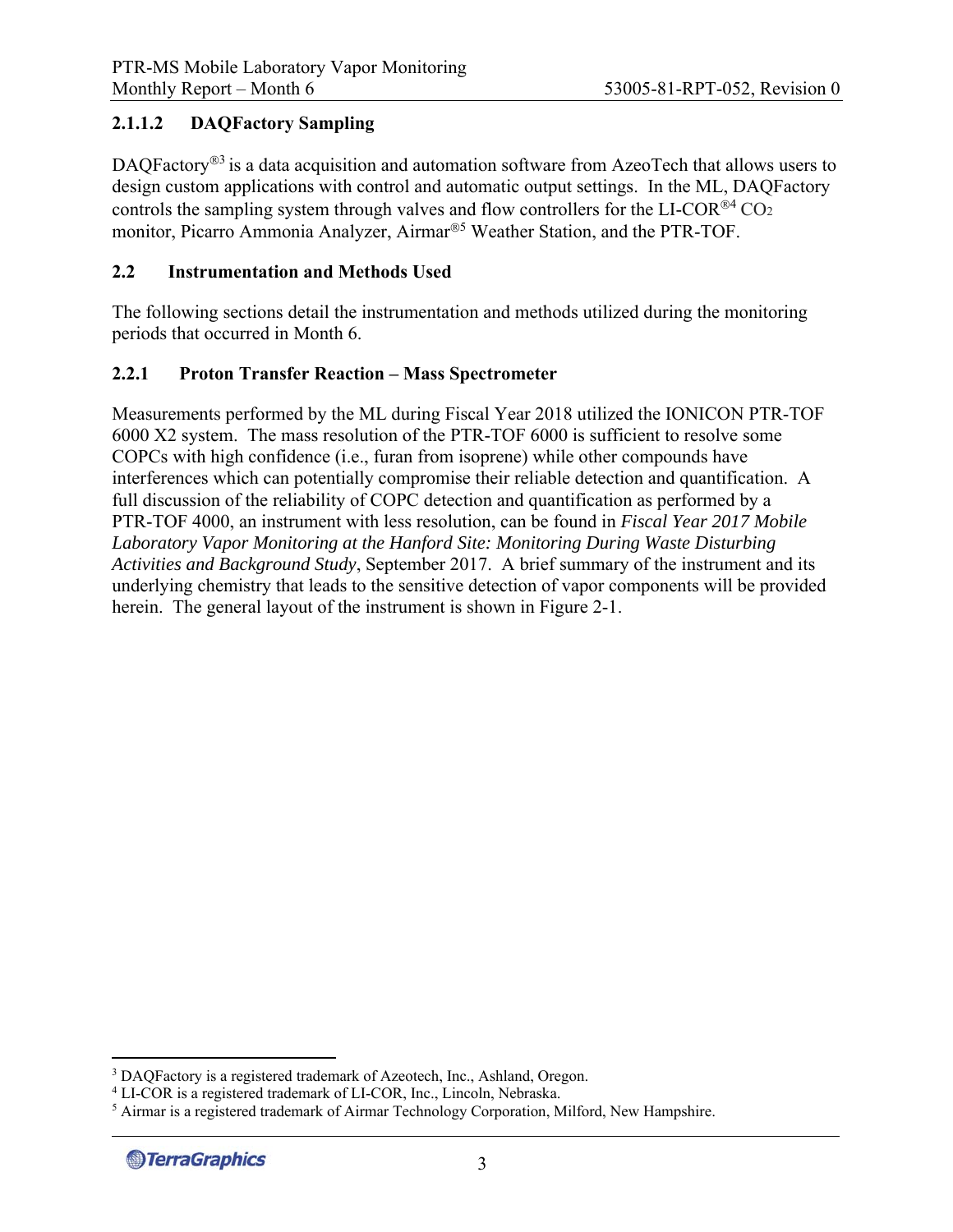

**Figure 2-1. The General Configuration of an IONICON Proton Transfer Reaction – Time of Flight Instrument.** 

The VOCs are measured by chemical ionization, where the reagent ion  $H_3O^+$  ionizes organics via a fast proton transfer reaction (R1).

$$
R + H_3O^+ \rightarrow RH^+ + H_2O \tag{R1}
$$

These reactions are normally non-dissociative, although there are some compounds that fragment to smaller ions upon protonation. The reaction takes place in a drift tube where the sample air stream reacts with  $H_3O^+$  ions produced by a hollow cathode ion source. The number of ions counted per second for the reagent ion and protonated sample ion are monitored and used for the determination of estimated concentrations according to Equation 1.

$$
[R] = \frac{1}{kt} \left( \frac{I_{RH+}}{I_{H3O+}} \right) \frac{\varepsilon_{RH+}}{\varepsilon_{H3O+}} \tag{1}
$$

where *k* is the ion–molecule rate constant (molecules cm<sup>-3</sup> s<sup>-1</sup>), *t* is the reaction time ( $\sim$  100 microseconds),  $I_{RH+}$  and  $I_{H3O+}$  are the respective ion count rates, and  $\mathcal{E}_{RH+}$  and  $\mathcal{E}_{H3O+}$  are the ion transmission efficiencies through the TOF. It is important to note that estimated concentrations of compounds can be determined directly from Equation 1 (the "kinetic approach" to quantification). There is no need for the analysis of authentic standards and the generation of calibration curves. The system is essentially self-correcting as all measurements are made with respect to the ion count rate of the reagent ion.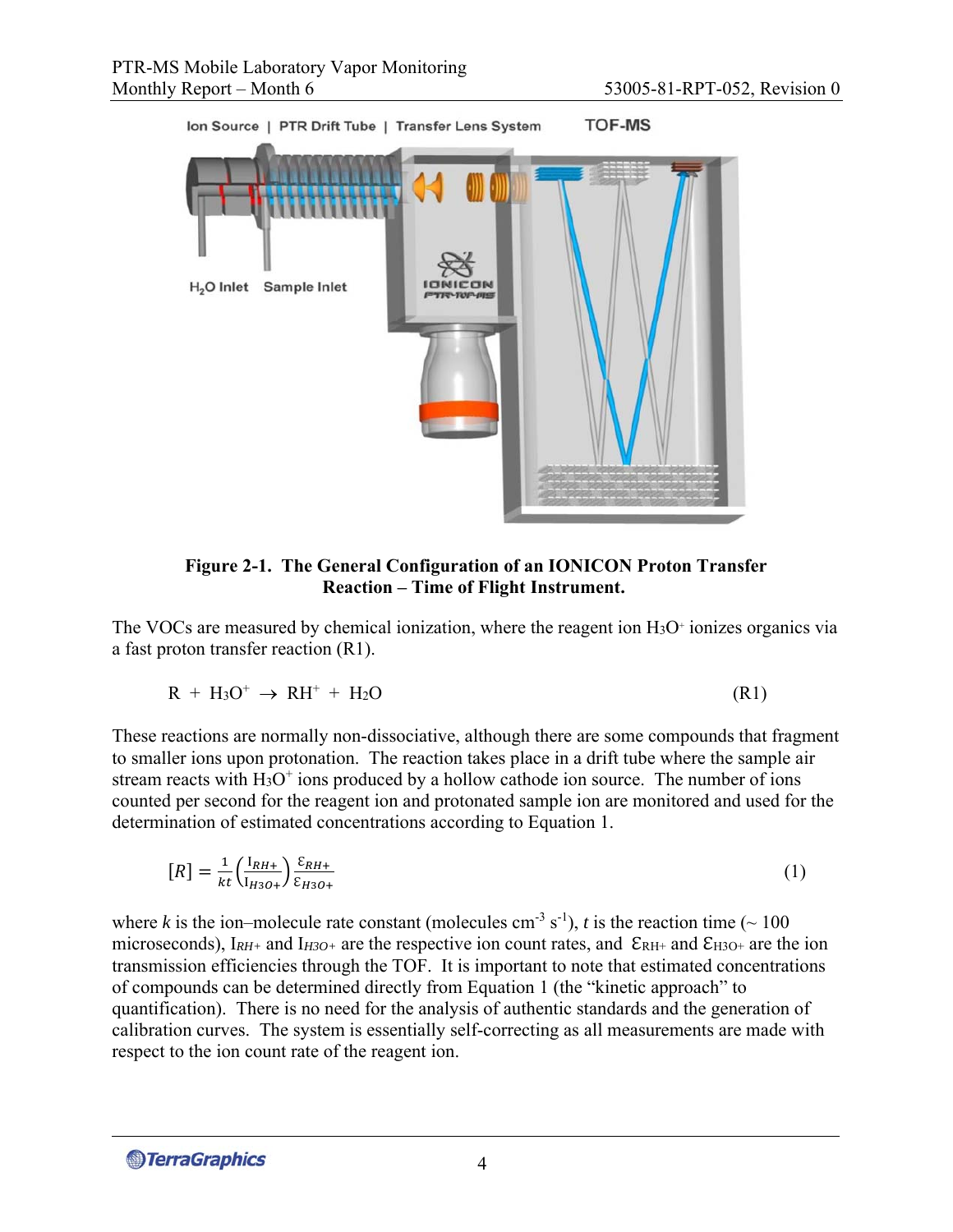The mixing ratio  $X$  of the organic  $R$  in the sample air is then determined by:

$$
X_R \ (ppbV) = \frac{[R]}{[AIR]_{drift}} \times 1 \times 10^9 \tag{2}
$$

where  $[AIR]$  is the number density of air (molecules/cm<sup>3</sup>) in the drift tube given the drift tube pressure (typically  $\sim$  2.4 mbar) and temperature (typically  $\sim$  50°C).

The PTR-MS technology has been used in numerous applications around the world with hundreds of peer-reviewed publications appearing in the literature over the past 20 years. Even though the technology is widely used in the research arena and has proven to be indispensable for many applications, there is no standard method among the United States regulatory agencies such as the U.S. Environmental Protection Agency, American Society for Testing and Materials  $(ASTM)<sup>®6</sup>$ , and National Institute for Occupational Safety and Health (NIOSH)<sup>®7</sup>. The end user of the technology is expected to provide the "best practice" in its use by adhering to established operational parameters governed by the scope of the project and the nature of the sample(s) to be measured.

#### **2.2.2 Carbon Dioxide Monitor**

Carbon dioxide is not a COPC; however, monitoring CO<sub>2</sub> is necessary for correlation of vapor signals to combustion processes or other sources. There are numerous combustion sources near the sampling sites of the background study including diesel and gas generators, all-terrain vehicles with no catalytic converters, and diesel and gasoline vehicles. These contribute VOCs to the vapor burden and are readily observed by the PTR-MS. It is necessary to distinguish these VOCs from tank farm related emissions resulting from normal work-related activities.

The CO2 monitor used in the TerraGraphics ML was the LI-COR Model 840A. The Li840A is an absolute, non-dispersive infrared gas analyzer based upon a single path, dual wavelength infrared detection system. It is a low-maintenance, high performance monitoring solution that gives accurate, stable readings over a wide range of environmental conditions. It has a range of 0-20,000 ppm (0-2%), low power consumption (4W after power-up), and 1-second signal averaging to allow for real-time source apportionment (i.e., monitoring vehicle exhaust or other combustion sources on-the-fly). The instrument operates on a gas flow of less than 1 liter per minute.

It is interfaced to the ML's internal gas manifold at the same location as the PTR-MS sampling port to ensure that both instruments are simultaneously measuring the same source. The data from the CO2 monitor are used to predict when VOC measurements from the PTR-MS come from combustion sources.

The CO2 monitor used during the background study was operated using a factory calibration. Periodic checks of the unit were made with zero air and ambient background air [ambient atmospheric  $CO<sub>2</sub>$  levels are approximately 400 parts per million (ppm)], and a certified

<sup>&</sup>lt;sup>6</sup> ASTM is a registered trademark of American Society for Testing and Materials, West Conshohocken, Pennsylvania.

<sup>7</sup> NIOSH is a registered trademark of U.S. Department of Health and Human Services, Bethesda, Maryland.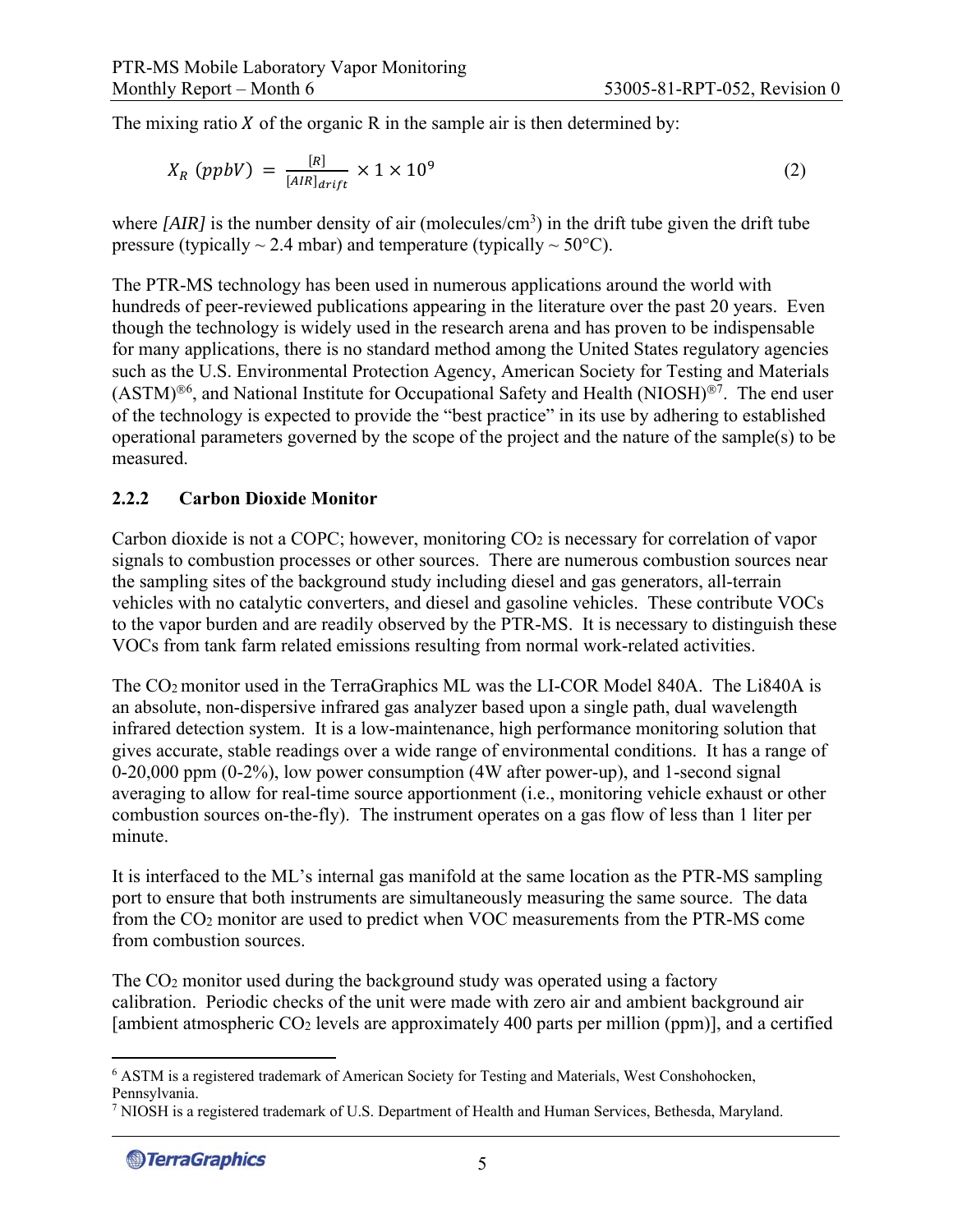reference standard to ensure continued system operation. The system has a continuous direct readout which can be displayed on the DAQFactory monitor in real time to aid in real-time decision making by the field analysts.

#### **2.2.3 Ammonia Monitor**

Ammonia is a compound on the COPC list of particular importance. It is believed to be associated with all high-level waste storage tanks on the Hanford Site. The global average background for ammonia is between 5-7 parts per billion by volume (ppbv). Previous studies of ammonia levels on the Hanford Site indicate the expected measurement range should be in the low ppbv range. Although relatively easy to measure at the parts per million by volume (ppmv) level, its measurement at the low ppbv level with high temporal resolution is not trivial. The purpose of measuring trace levels of NH3 is the correlation of vapor data from the PTR-MS to actual tank emissions. A measured vapor plume containing elevated COPCs with the same time correlation as an ammonia plume is reasonable evidence of a tank emission.

The ammonia monitor used was a Picarro Model G2103 that is capable of measuring NH3 with parts per trillion by volume (pptv) sensitivity. It is a sophisticated time-based measurement system that uses a laser to quantify spectral features of gas phase molecules in an optical cavity. It is based on cavity ring down spectroscopy. Gas phase spectroscopy measurements are subject to temperature and pressure fluctuations. The Picarro system features  $a \pm 0.005^{\circ}C$ temperature stability and  $\pm 0.0002$  atm pressure stability to ensure low noise and high accuracy measurements. Sample flow rate to the instrument was provided by an external pump at 0.8 liters per minute at 760 Torr.

The analyzer is interfaced to the ML main sample stream to ensure the instrument measured the same gas sample as the PTR-MS and CO<sub>2</sub> monitor. The system outputs real-time data to a monitor, records data to its internal computer, and uses the ML Wi-Fi connection to automatically synchronize to a clock service. Daily data sets are retrieved and backed up similar to the other data collection instruments.

### **2.2.4 Weather Station**

The weather station used in the ML is an Airmar 200WX-IPx7 with a control unit mounted in the server cabinet and the transducer mounted on the sampling mast located above the roof of the van. Real-time display of the output is visible on the DAQFactory monitor to aid field analysts in making sampling decisions in the field. The output data are fed to the server with a clock time-stamp that is synchronized to the other monitoring systems in the ML. The functions and outputs of the station include:

- Apparent wind speed and angle,
- True wind speed and angle,
- Air temperature,
- Barometric pressure,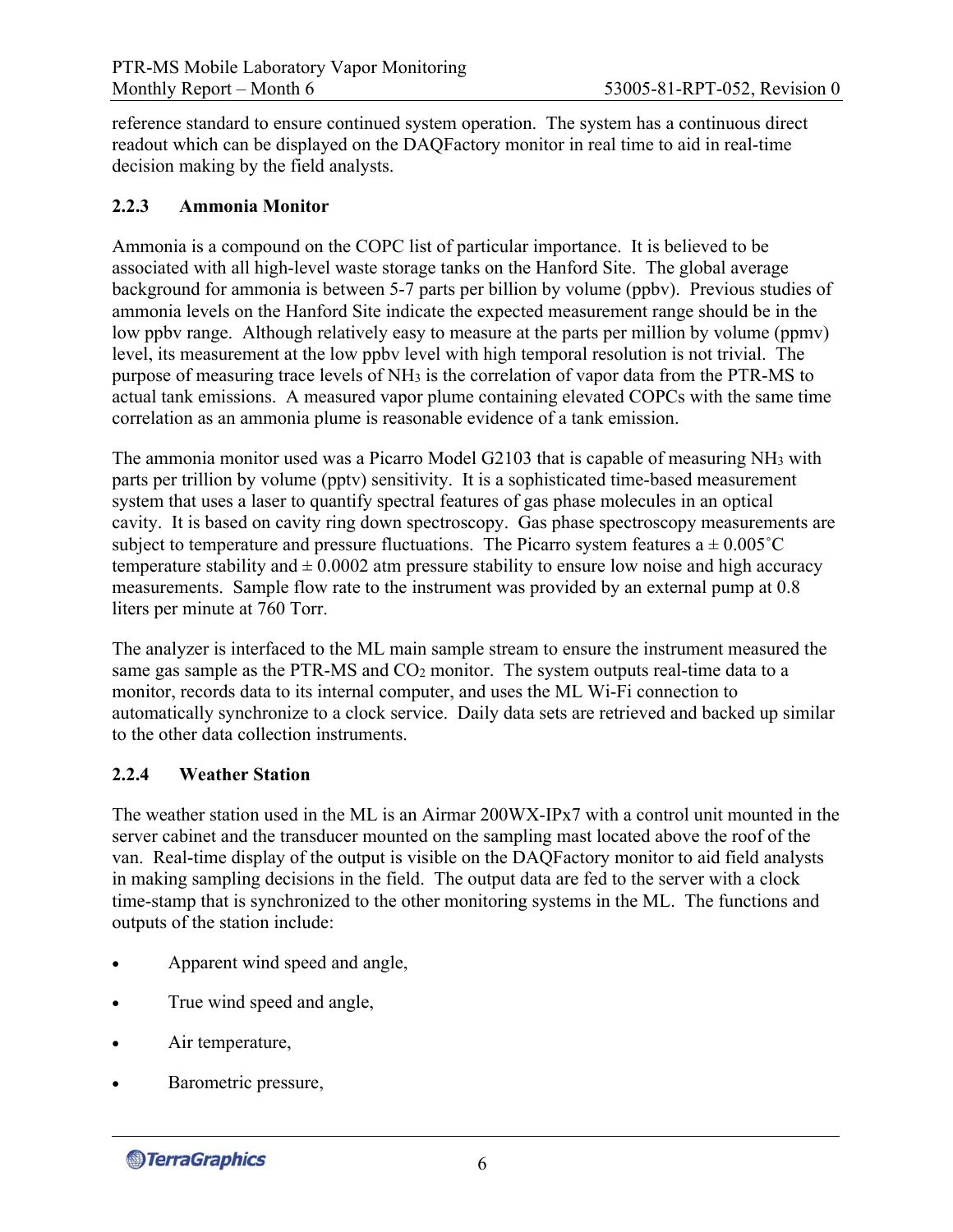- 2D Magnetic compass heading,
- Heading relative to true north, and
- Global positioning system (GPS).

The weather station transmitted data continuously at 2-second intervals to DAQFactory.

## **2.3 Confirmatory Measurements (if Applicable)**

No confirmatory samples were collected during Month 6.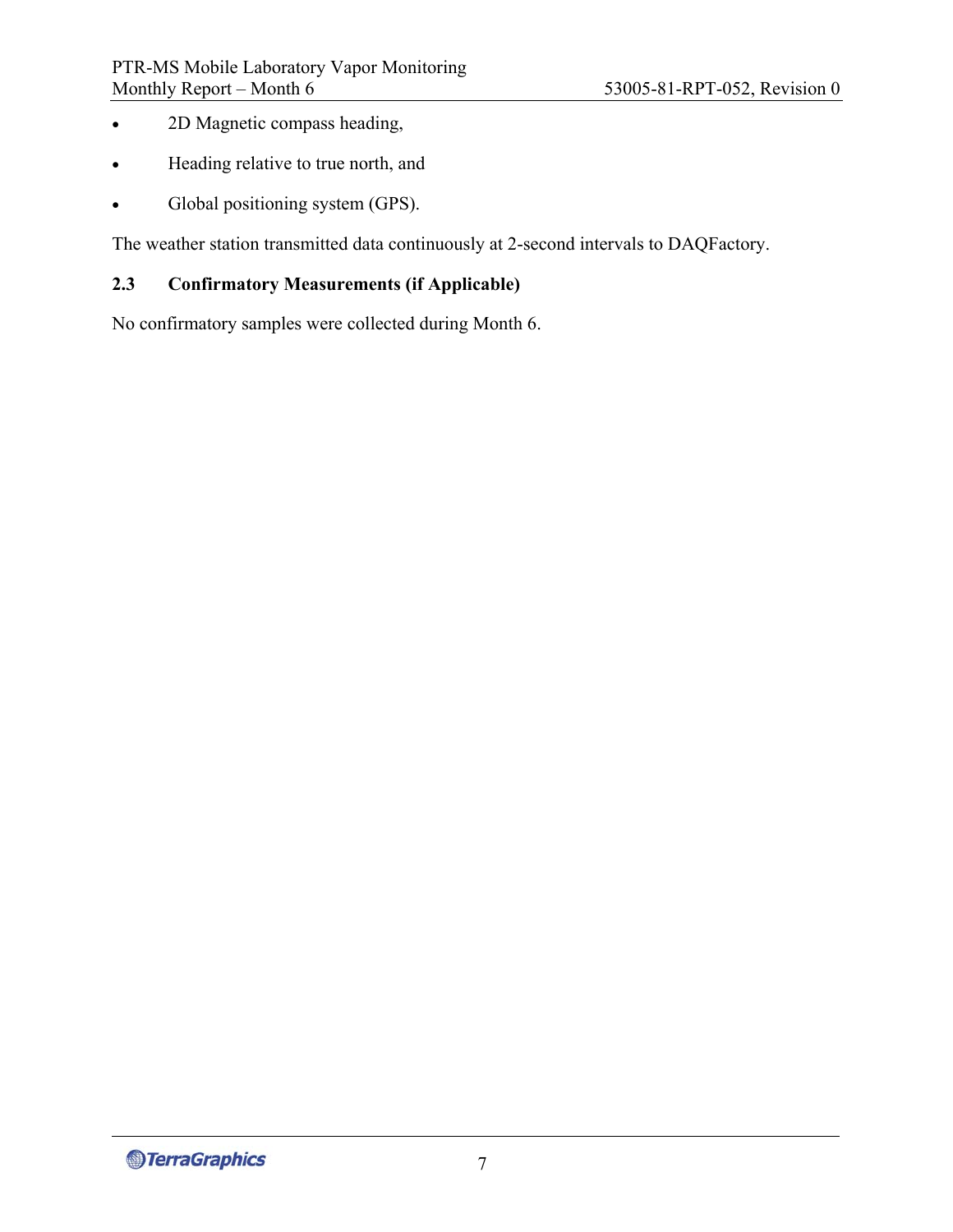## **3.0 CALIBRATION METHODS AND CALIBRATION GASES USED**

Table 3-1, shown below, highlights the type, identification number, and expiration date for each gas standard cylinder employed by the ML for calibration purposes during Month 6.

## **Table 3-1. Calibrated Gases in use During Month 6.**

| Cylinder       | ID#                                                            | <b>Exp. Date</b> |
|----------------|----------------------------------------------------------------|------------------|
| Carbon Dioxide | 77-401243203-1                                                 | 07/13/2026       |
| Ammonia        | 48-401233442-1                                                 | 06/21/2019       |
| Zero-air       | Lot #: $2181802$<br>(115421, C5438107, T-2768, 330-662, KI428) | 06/29/2019       |
| VOC.           | 160-401380144-1                                                | 01/16/2020       |
| 1.3-butadiene  | CC508261                                                       | 03/06/2019       |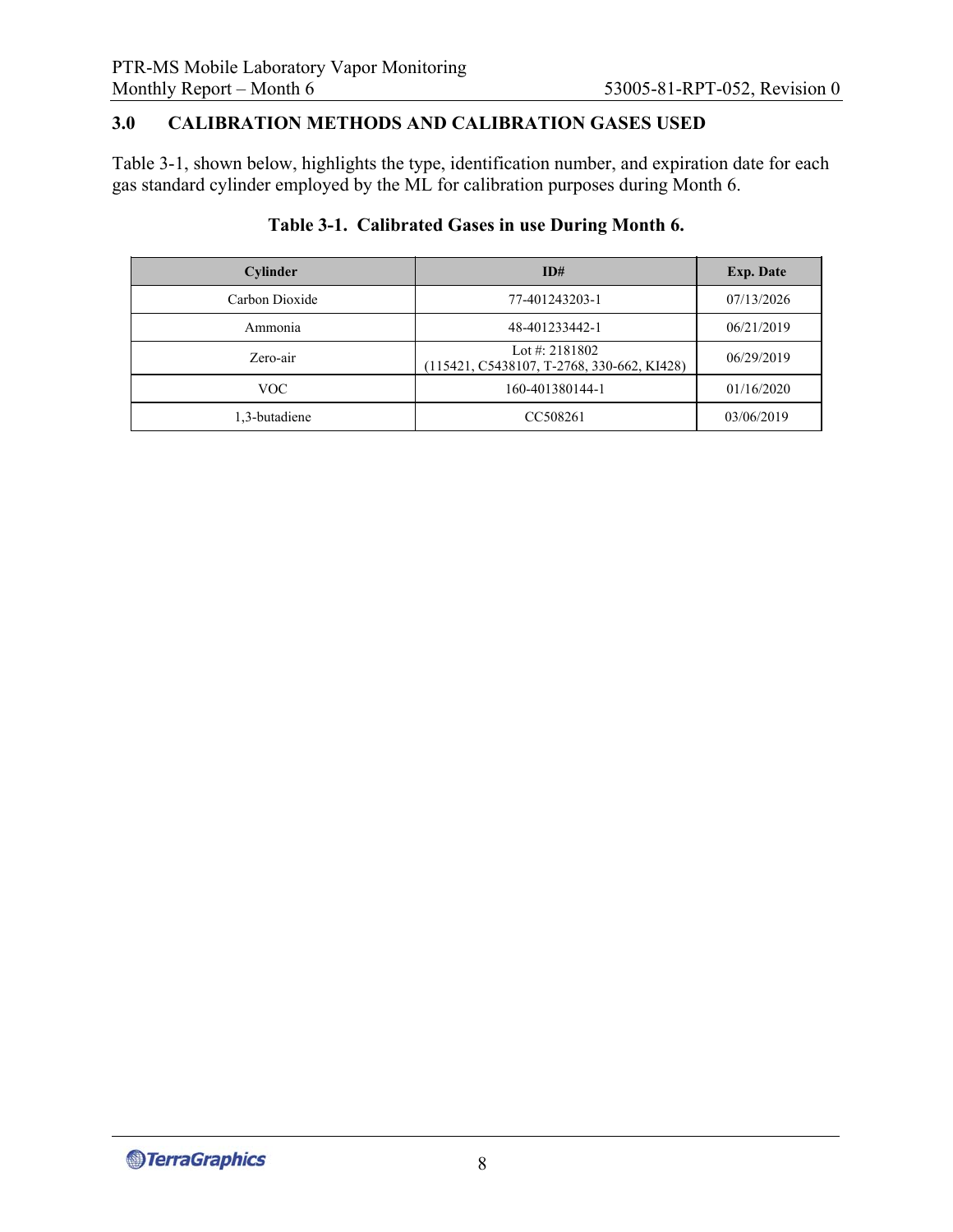#### **4.0 MEASUREMENT UNCERTAINTY AND KNOWN SOURCES OF ERROR**

The sections below discuss the measurement uncertainty associated with each instrument employed in the ML, as well as studies conducted to quantify the Method Detection Limits (MDLs) of the PTR-MS.

#### **4.1.1 Proton Transfer Reaction – Mass Spectrometer**

All standards/zeroes performed by the field team to verify the accuracy of the instrument fell within acceptable administrative limits as described in 66409-RPT-004, *Mobile Laboratory Operation Procedure.* 

#### **4.1.2 Carbon Dioxide Monitor**

The LI-COR CO2 analyzer had no specific errors associated within the timeframe covered in this monthly report. All standards/zeroes performed by the field team and reported in this summary to verify the accuracy of the instrument fell within acceptable administrative limits  $(\pm 20\%)$ . The measurement accuracy of a properly calibrated instrument is listed in the LI-COR factory specifications as  $\pm 3\%$  of reading.

#### **4.1.3 Ammonia Monitor**

The Picarro G2103 Ammonia Monitor had no specific errors associated within the timeframe covered in this monthly report. Further detail regarding the errors associated with measuring ammonia using a Picarro instrument is discussed in *Fiscal Year 2017 Mobile Laboratory Vapor Monitoring at the Hanford Site: Monitoring During Waste Disturbing Activities and Background Study*, September 2017. All standards/zeroes associated with data reported in this summary performed by the field team to verify the accuracy of the instrument fell within acceptable administrative limits  $(\pm 20\%)$ . The measurement accuracy of a calibrated instrument listed in the Picarro factory specifications is  $\pm 5\%$  of reading.

#### **4.1.4 Weather Station**

The Airmar 200WX-IPx7 Weather Station had no specific errors associated within the timeframe covered in this monthly report. The Airmar 150 WX Weather Station is factory calibrated and is not user calibrated. The manual does not recommend periodic calibration. This is described in 66409-RPT-003, *Mobile Laboratory Operational Acceptance Testing Plan*.

#### **4.2 Method Detection Limit Study**

No method detection limits (MDLs) were calculated during Month 6.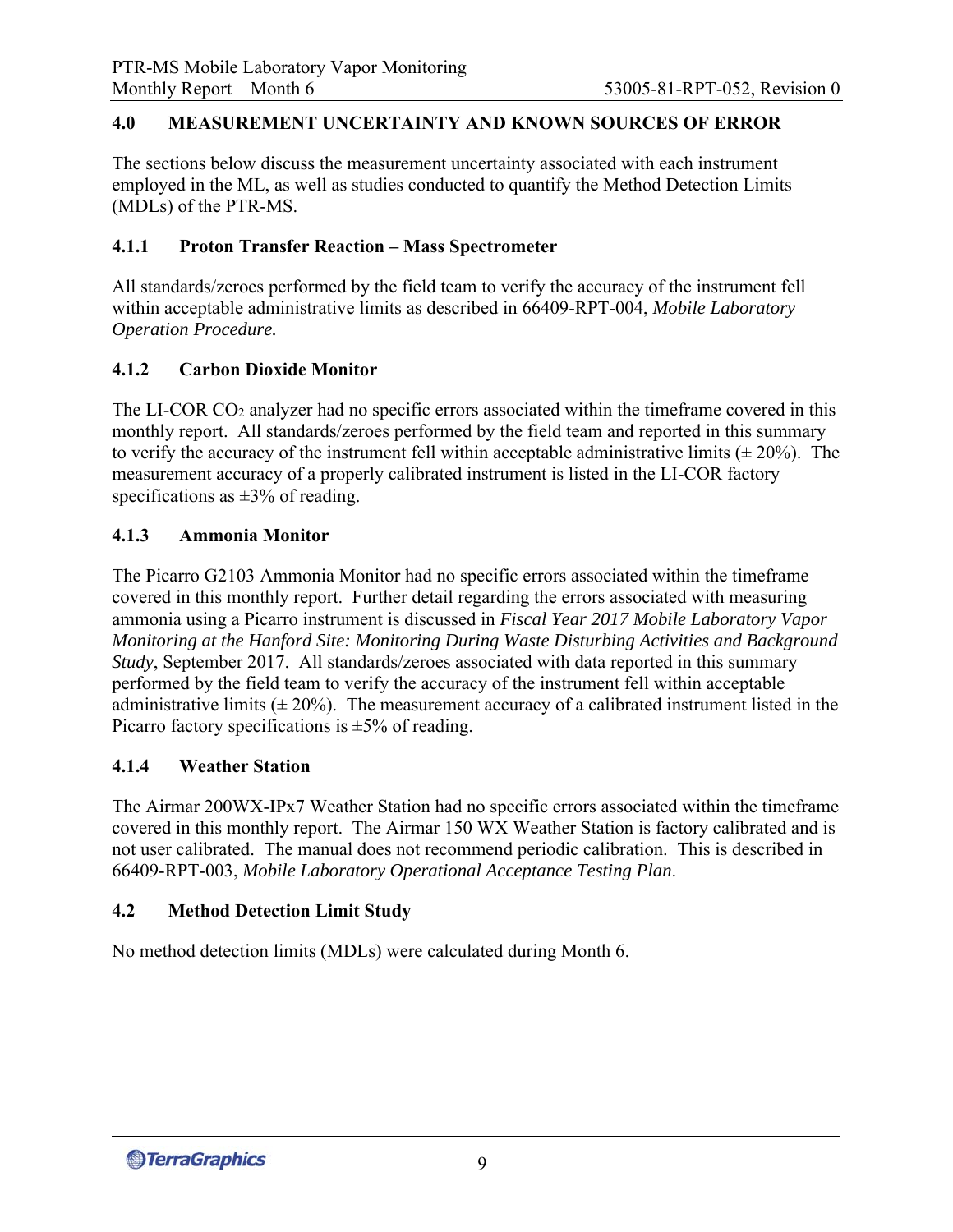#### **5.0 TEST RESULTS**

This section details the testing and maintenance tasks performed during this month's activities.

#### **5.1 Discussion of Maintenance Activities and Observations**

During Month 6, there were 14 days spent on maintenance and testing-related activities for the ML. These activities included vehicle maintenance, modifications to the interior, and continuous training opportunities for ML operators.

Planned preventative and corrective maintenance were performed on the ML throughout the duration of Month 6 and are presented in Table 5-1.

| Week | <b>Date</b> | <b>Description</b>              | <b>Activities/Observations</b>                                                                       |
|------|-------------|---------------------------------|------------------------------------------------------------------------------------------------------|
|      | 02/10/2019  | ML Maintenance                  | PTR-MS multi-point calibration.                                                                      |
|      | 02/11/2019  | ML Maintenance                  | Housekeeping tasks and Microsoft®8 Windows®10<br>updates.                                            |
| 28   | 02/12/2019  | Continuous Training             | Operator self-study of PTR-MS related papers and<br>reports.                                         |
|      | 02/13/2019  | Continuous Training             | Operator self-study, conducted report reviews, and<br>report comment resolution.                     |
|      | 02/14/2019  | Continuous Training             | Operator self-study, conducted report review, and<br>report comment resolution.                      |
|      | 02/15/2019  | Continuous Training             | Operator self-study, conducted report reviews, and<br>report comment resolution.                     |
|      | 02/19/2019  | ML Maintenance                  | Installation of MFCs, setup of 208-ft heated line,<br>testing of MFCs, instrument calibrations.      |
|      | 02/20/2019  | ML Modifications                | Generator maintenance, DAQFactory programming,<br>multipoint calibrations.                           |
| 29   | 02/21/2019  | ML Maintenance                  | PTR-MS Modbus $^{\circledR9}$ software programming, new<br>shelf constructed, testing of Circuit 21. |
|      | 02/22/2019  | ML Maintenance                  | Sorbent sample reconfigured, VOC gas installed,<br>PTR-MS Modbus software programming.               |
|      | 02/25/2019  | ML Maintenance and Modification | TPS installation.                                                                                    |
|      | 02/26/2019  | ML Maintenance and Modification | TPS maintenance, PTR-MS Modbus software<br>programming, IONICON assistance.                          |
| 30   | 02/27/2019  | ML Maintenance and Modification | PTR-MS water bottle refilled, gas standard inventory,<br>preparation for MFC acceptance testing.     |
|      | 02/28/2019  | ML Testing                      | MFC acceptance testing, R&D and VOC gas cylinder<br>multipoint calibrations.                         |

#### **Table 5-1. Mobile Laboratory Maintenance Activities.**

Although adverse weather conditions delayed the completion of the various maintenance-related tasks in the ML, it allowed operators to expand their knowledge of the PTR-MS and its capabilities. Thus far, operators have performed numerous monitoring campaigns providing hands-on experience with operating the instrument, but with the reading and studying of scientific papers on the subject, their overall understanding of the instrumentation was vastly

<sup>&</sup>lt;sup>8</sup> Microsoft and Windows are registered trademarks of Microsoft Corporation in the United States and other countries.

<sup>&</sup>lt;sup>9</sup> Modbus is a registered trademark of Schneider Electric USA, Inc., Palatine, Illinois.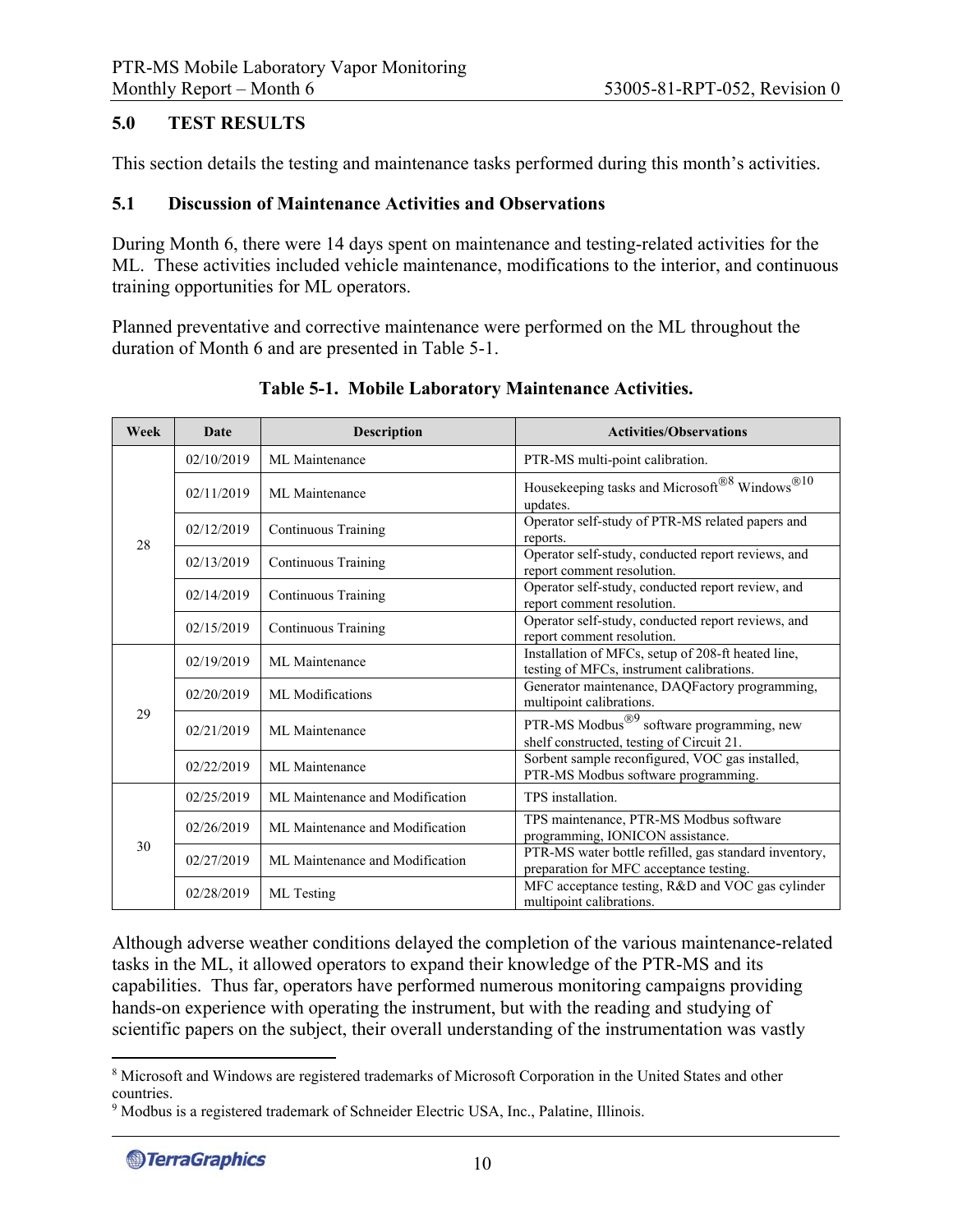improved. The purpose of these self-study activities is to ensure operators are capable of independently identifying potential vapor sources during monitoring and perform troubleshooting when anomalies occur.

Operators were also utilized in the comment resolution process for reports. Through this process, operators learned the importance of providing detailed logbook notes and observations. The goal of the ML Team is to allow operators to become cross-trained in all aspects of the vapor project, lessening the opportunity for single points of failure. These continuous training activities were documented in the operator's Indoctrination and Training Record maintained by the TerraGraphics Quality Assurance department.

### **5.2 New Proton Transfer Reaction – Mass Spectrometer Zero/Span Check Cylinder**

The last day the VOC cylinder (CC483181) – Part No. X20NI99C15A0000 Certificate of Authenticity validity was February 28, 2019, and the ML transitioned to a new VOC cylinder (FF56465) – Part No. X05NI99C33A0029 for zero/span checks. The old VOC cylinder (CC483181) – Part No. X20NI99C15A0000 will now be referred to as the Research and Development (R&D) standard and the new VOC cylinder (FF56465) – Part No. X05NI99C33A0029 will be referred to as the VOC standard. Figure 5-1 shows a time-series of toluene when sampling from the VOC cylinder (FF56465) – Part No. X05NI99C33A0029 along with the expected level of toluene output from the zero/calibration box (CZ-MHE-001). The expected concentration is calculated by taking the concentration within the tank (549 ppbv) and multiplying it by the dilution factor determined by the flows of the VOC and zero mass flow controllers (MFCs). The dilution factor is determined by dividing the VOC flow (~40 sccm) by the sum of the zero  $(\sim 2000 \text{ sccm})$  and VOC flows  $(\sim 40 \text{ sccm})$ . This comes out to be:

549 ppbv  $*$  40 sccm / (2000 sccm + 40 sccm) = 10.76 ppbv expected

Taking the average toluene when the signal is stable from Figure 5-1 results in approximately 10.85 ppbv, which is within 1% of the expected ppbv. This demonstrates that the VOC cylinder produces desired results and will work well for performing zero/span checks until it expires on January 16, 2020.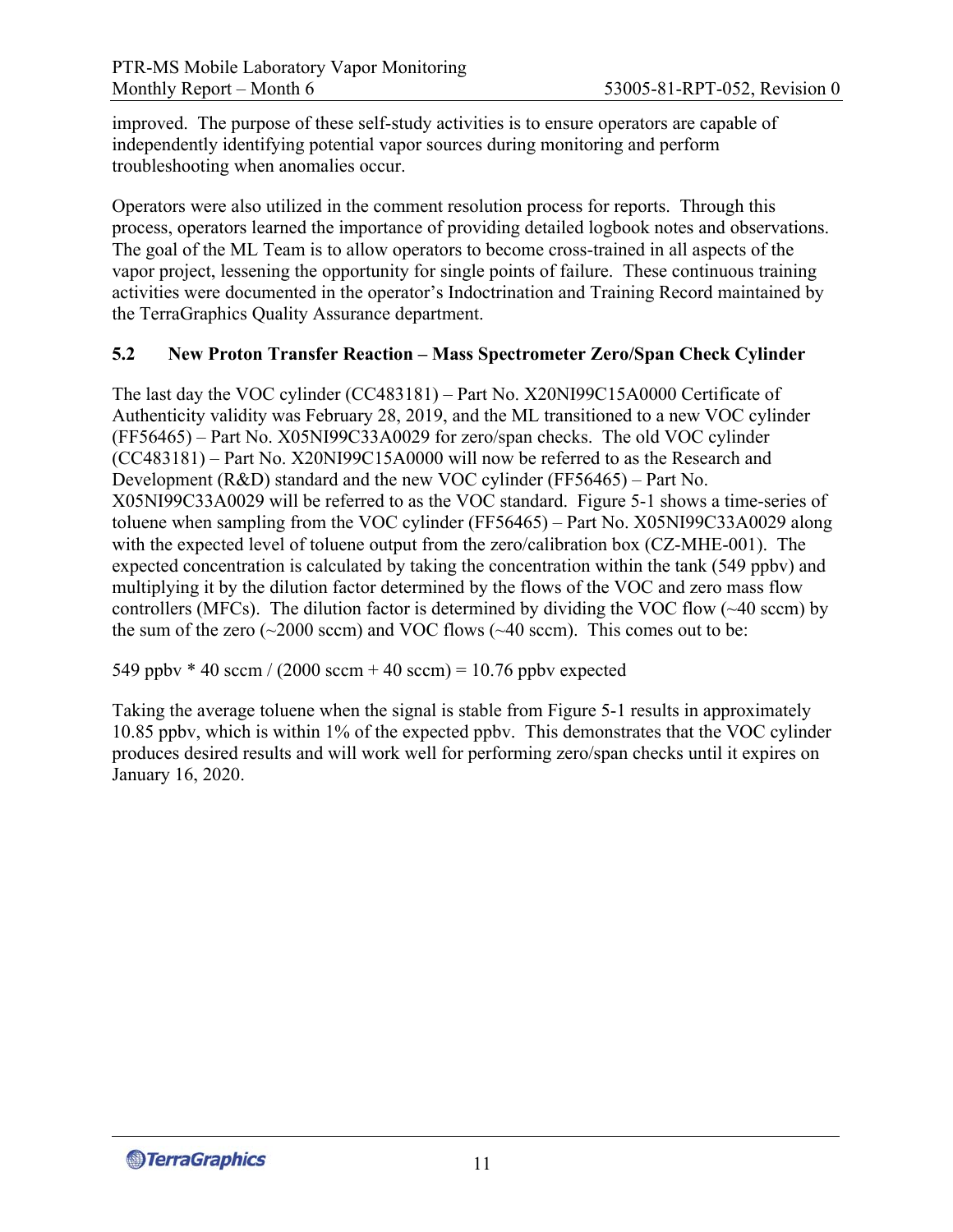

**Figure 5-1. Toluene Span Using the VOC Cylinder at ~40 sccm VOC Flow Diluted by ~2000 sccm Zero Air.** 

Although the R&D standard (CC483181) – Part No. X20NI99C15A0000 is expired, it still provides a lot of value for testing. It contains a wider variety and range of analytes compared to the VOC standard which is limited to only benzene, toluene, p-xylene, and ethyl benzene. Continued use of the R&D standard will be accompanied by a zero/span check with the VOC standard. This will provide a comparison between the standards and provide a means of trend analysis for the constituents of the R&D standard. Figure 5-2 shows a multi-point calibration of toluene from the R&D standard, which contains 499 ppbv toluene. The average toluene was calculated when the calibration and zero flows were the same as the VOC span which were ~40 sccm and ~2000 sccm, respectively. The resulting average was 10.45 ppbv and the expected was 9.78 ppby showing a  $\sim$ 7% difference. For trend analysis of the R&D standard, it is important to create a dilution with the same flows as the VOC standard. If the flows remain constant over time, the only variable that could change would be the concentration within the tank. The objective of trend analysis is to track any change in the R&D standard compared to the VOC standard to verify the stability of the R&D standard components. If it is found that a compound within the R&D standard has changed, its use will be reevaluated. The ratio of the VOC standard to the R&D standard is 10.85 to 10.45 which equals  $\sim$ 1.04. This acts as the initial comparison for trend analysis and will be used as a metric for future comparisons.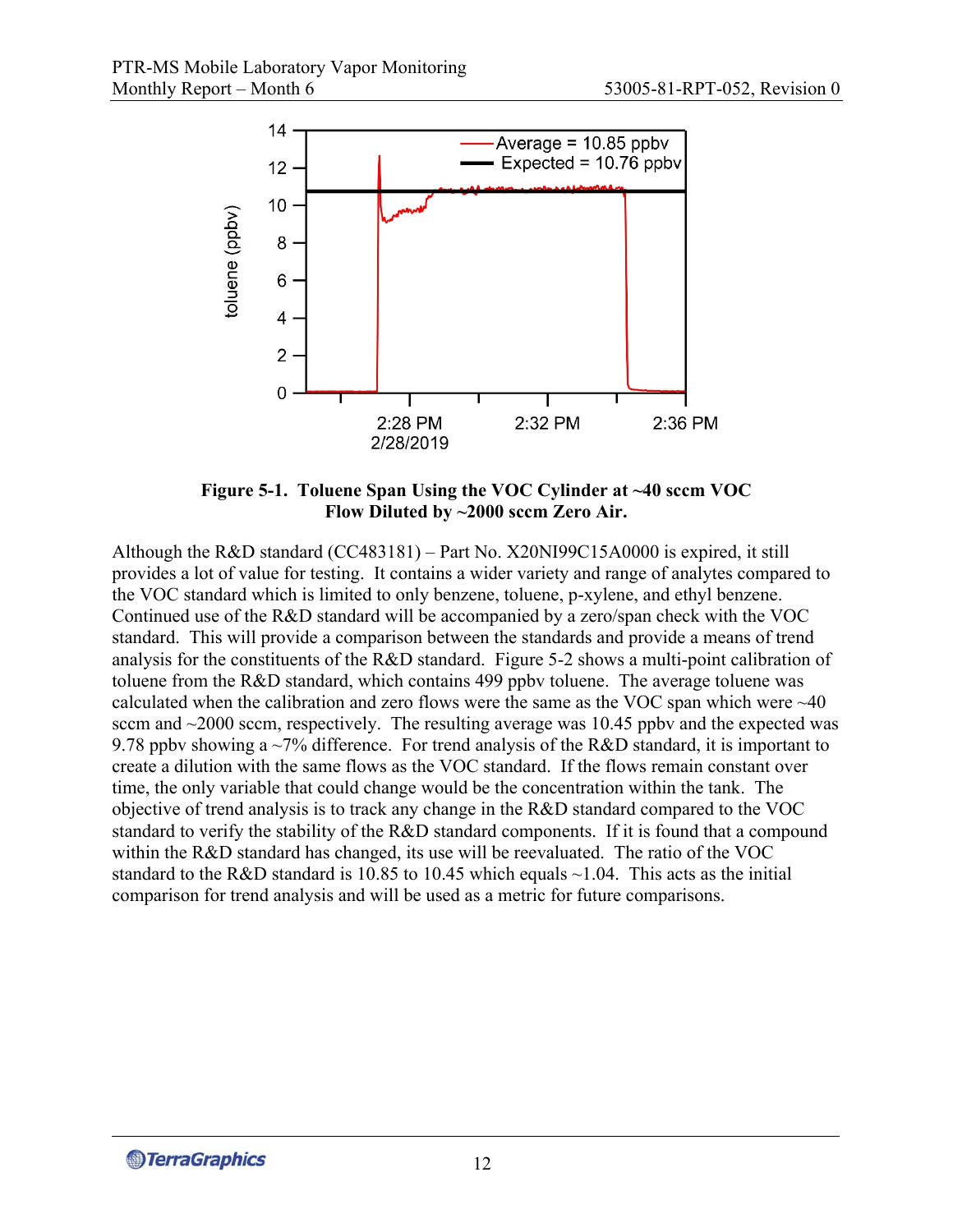



Once the VOC to R&D ratio is established and is determined to be acceptable by the Subject Matter Expert (SME) or designee, it is important to check the other constituents of the R&D standard. This is done by comparing the ratio of an analyte to the ratio of toluene within the cylinder and is shown in Table 5-2. These ratios will be tracked over time to determine any changes by individual analytes. The analytes are not expected to decay within the tank at the same rate. If an analyte is shown to change beyond an acceptable range by the SME or designee, the use of that specific analyte will need to be reevaluated. If an analyte within the cylinder has reached a point of low reliability, it does not invalidate the information provided by the analytes that have shown to be within acceptable ranges.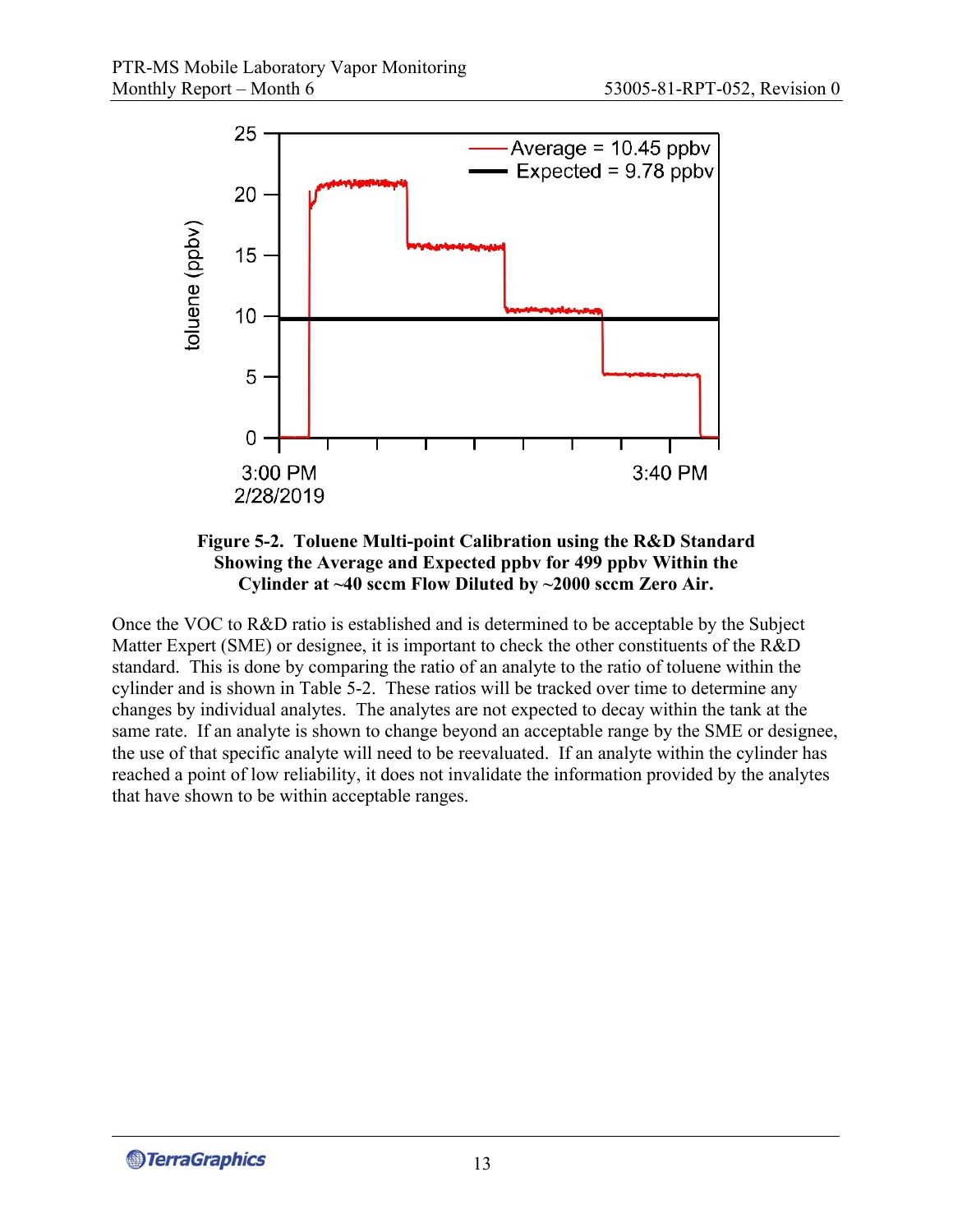| Table 5-2. Average Concentrations Resulting from Diluting R&D Standard  |
|-------------------------------------------------------------------------|
| Analytes Flowing at $\sim$ 40 sccm with $\sim$ 2000 sccm Zero Air along |
| with the Ratio of these Averages to the Observed Average of Toluene.    |

| Analyte                            | <b>MW</b> | Average | Ratio |
|------------------------------------|-----------|---------|-------|
| methanol                           | 32        | 7.96    | 0.76  |
| acetonitrile                       | 41        | 8.54    | 0.82  |
| acetaldehyde                       | 44        | 19.98   | 1.91  |
| 1-butene                           | 56        | 2.53    | 0.24  |
| acetone                            | 58        | 8.23    | 0.79  |
| dimethylsulfide                    | 62        | 8.31    | 0.80  |
| furan                              | 69        | 7.38    | 0.71  |
| isoprene                           | 69        | 3.51    | 0.34  |
| methyl vinyl ketone + methacrolein | 70        | 7.55    | 0.72  |
| methyl ethyl ketone                | 72        | 7.52    | 0.72  |
| benzene                            | 78        | 10.23   | 0.98  |
| diethylketone                      | 86        | 6.70    | 0.64  |
| toluene                            | 92        | 10.45   | 1.00  |
| 3-hexanone                         | 100       | 7.50    | 0.72  |
| p-xylene                           | 106       | 9.03    | 0.86  |
| 1,3,5-trimethylbenzene             | 120       | 9.67    | 0.93  |
| 1,2,3,5-tetramethylbenzene         | 134       | 7.08    | 0.68  |
| alpha pinene                       | 136       | 3.60    | 0.34  |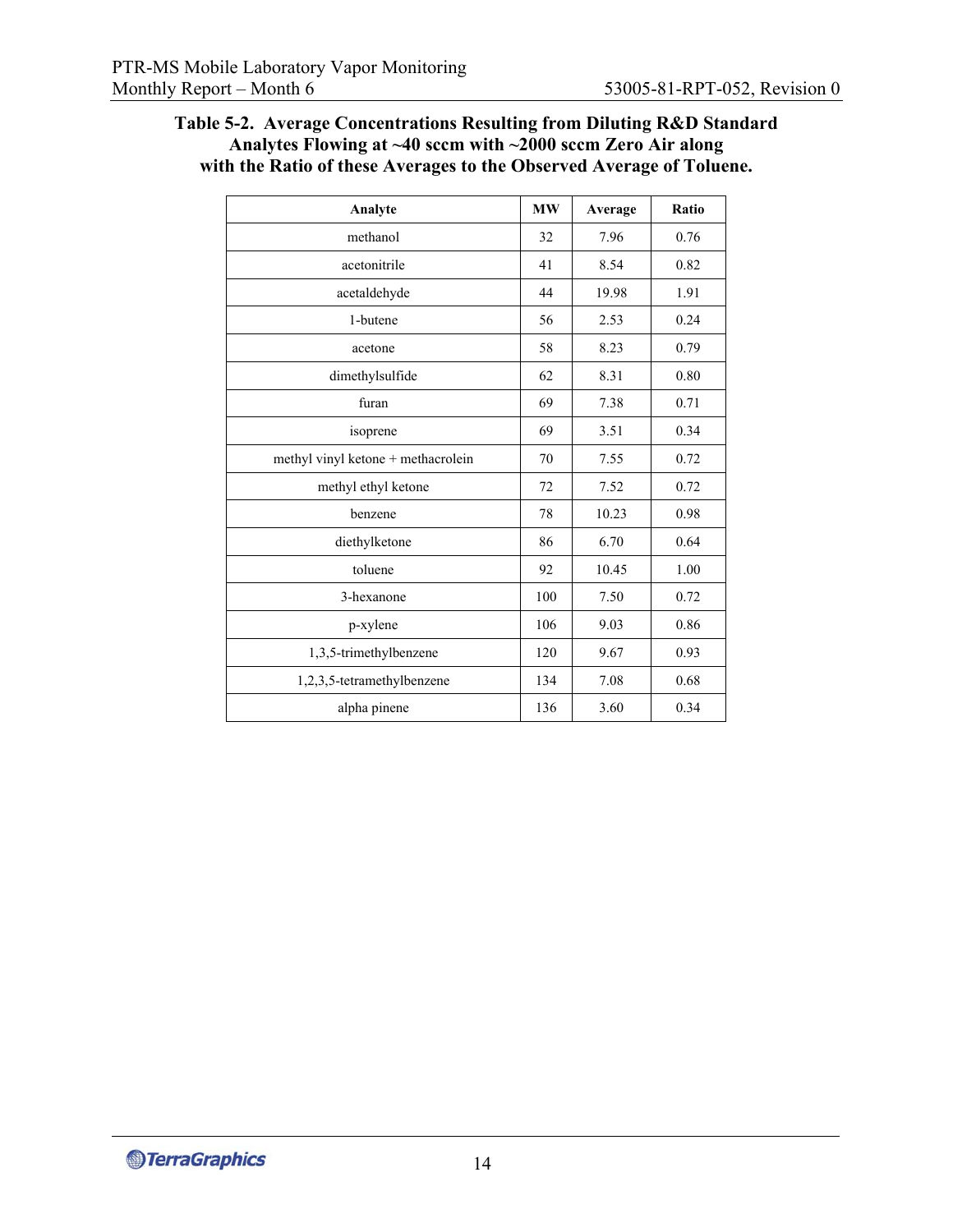## **6.0 QUALITY ASSESSMENT**

From February 10, 2019, to February 28, 2019, quality control procedures were followed by the TerraGraphics Vapor Team; Data Collection, and Data Processing. Data were collected and quality documents completed according to 66409-RPT-004. All data were accepted, processed and reported according to the Procedure 17124-DOE-HS-102, "Mobile Laboratory Data Processing – Analysis." All exceptions have been noted and any potential quality-affecting issues were resolved prior to report or are noted in this report. All potential quality-affecting deviations have been captured in Deficiency Reports (DRs) and are summarized below with some interpretation.

During the February 10, 2019, to February 28, 2019, maintenance period, there was one DR created. DR19-006 records the issue of an ineffective macro used in the processing of PTR-MS data from January 26, 2019.

#### **6.1 Lessons Learned – DR19-006**

On February 15, 2019, it was discovered that a macro used for removing non-reportable data in Igor Pro was removing an entire dataset. While processing data from January 26, 2019, a data analyst discovered that the macro responsible for applying NaNs (not-a-number) was displacing two columns and flagging all data from the dataset as non-reportable. To resolve this issue, all data exports will be loaded into Igor Pro with explicit column headers so that columns cannot be misidentified in the future.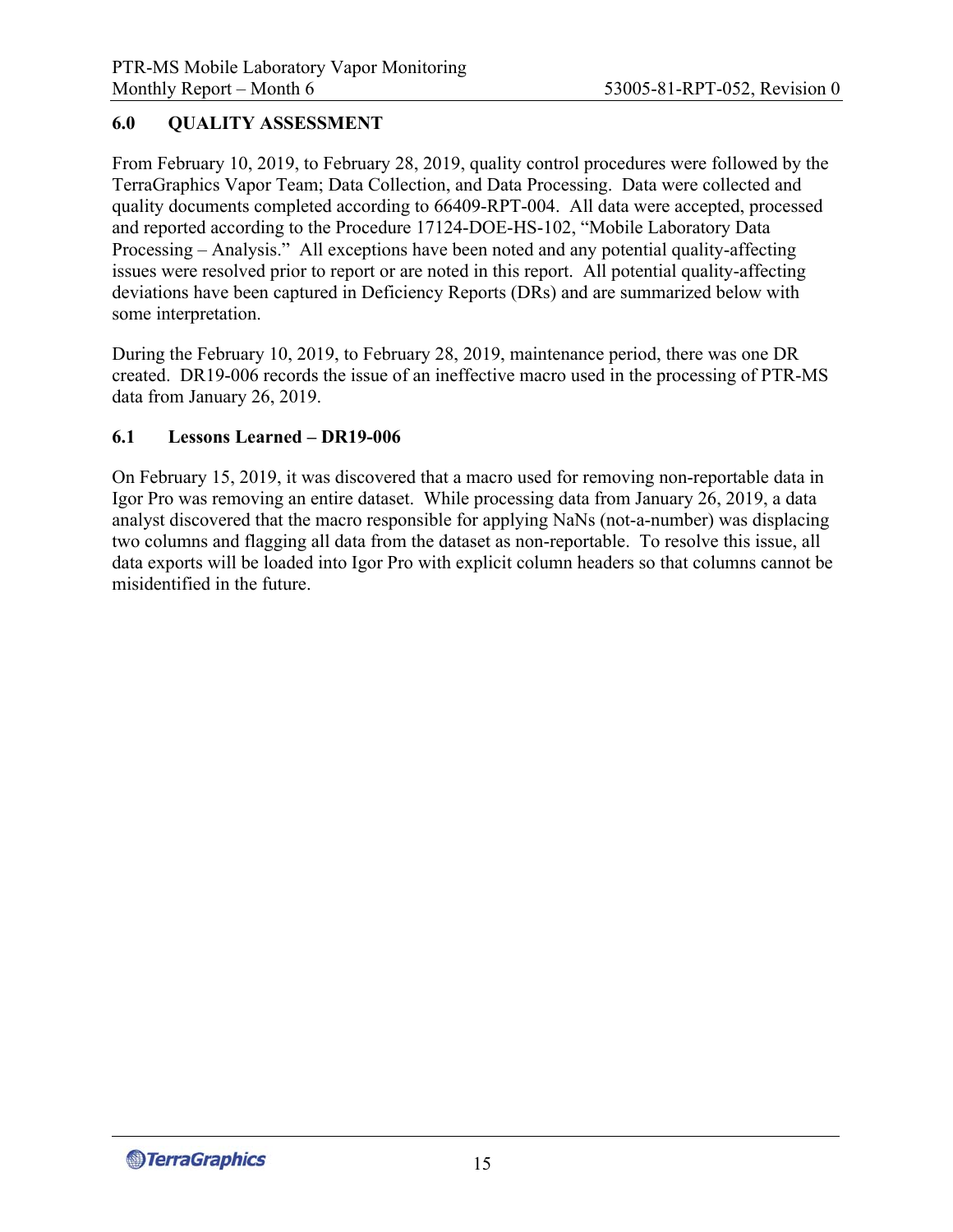## **7.0 CONCLUSION AND RECOMMENDATIONS**

There were no on-site or off-site monitoring activities involving the ML during Month 6. The first ten days of the month were spent completing a 24-day continuous monitoring campaign. The combination of completing a rigorous background study campaign and upcoming area monitoring deployments resulted in the remainder of the month to be dedicated to maintenance tasks supporting the continued function of the ML.

The inclement weather over the next three weeks caused several delays to maintenance tasks and ML testing but provided operators the opportunity to fulfill continuous training through selfstudying of PTR-MS related papers. Operators also assisted with generating report content and from this learned the importance of capturing details in the ML logbook during the collection of data.

The final day of Month 6 was dedicated to acceptance testing of newly calibrated MFCs and the verification of a new VOC gas standard for use in the ML. This day of testing yielded ideas for future testing in Month 7 and Month 8 such as: sample dilution testing, heated line testing, and sorbent system testing.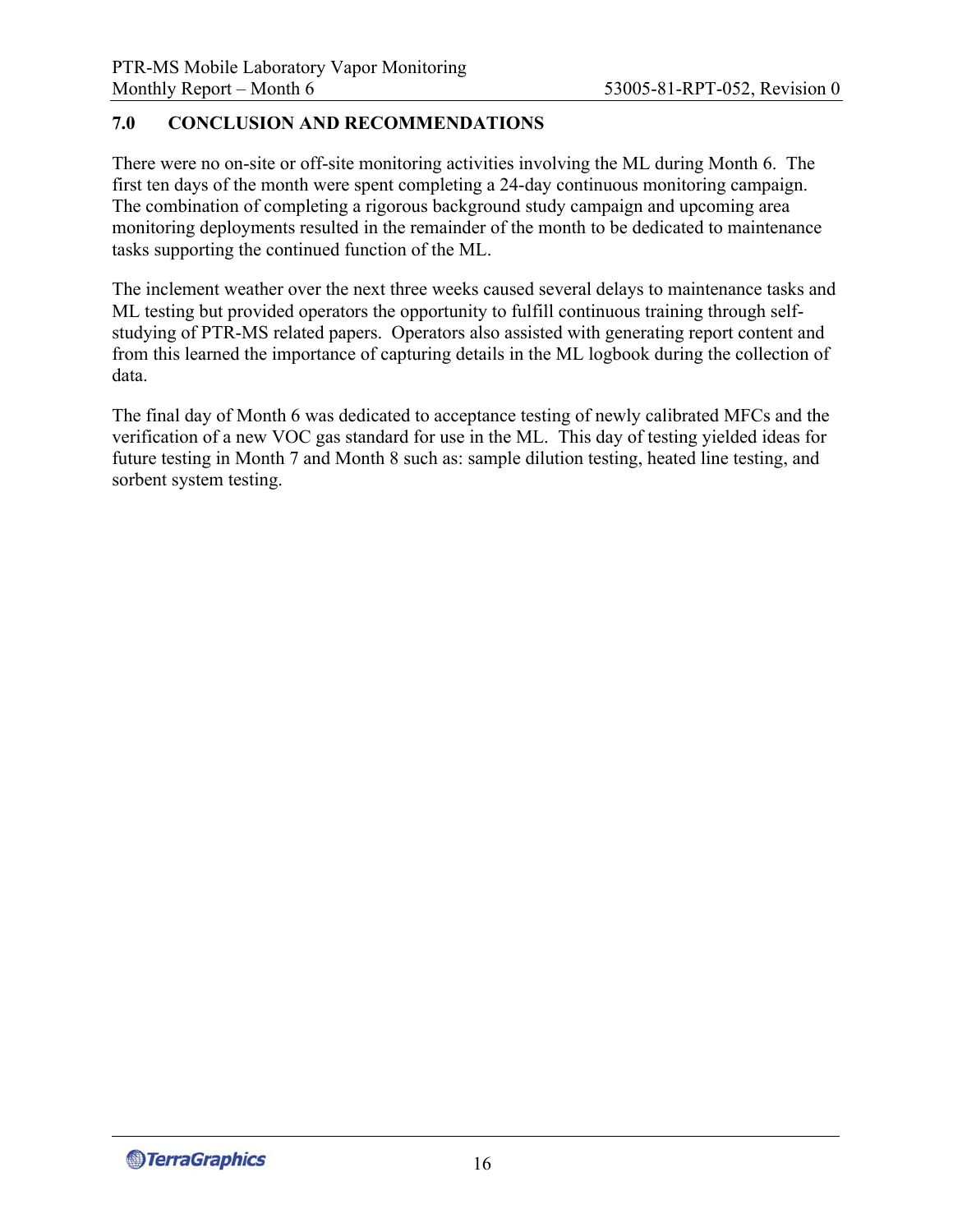#### **8.0 REFERENCES**

- 17124-DOE-HS-102, 2018, "Mobile Laboratory Data Processing Analysis," Revision 2, TerraGraphics Environmental Engineering, Inc., Pasco, Washington.
- 66409-18-ML-003, 2018, *Sampling Manifold Sketch*, TerraGraphics Environmental Engineering, Inc., Pasco, Washington.
- 66409-18-ML-004, 2018, *Mobile Lab Schematics*, TerraGraphics Environmental Engineering, Inc., Pasco, Washington.
- 66409-RPT-003, 2018, *Mobile Laboratory Operational Acceptance Testing Plan*, Revision 0, TerraGraphics Environmental Engineering, Inc., Pasco, Washington.
- 66409-RPT-004, 2019, *Mobile Laboratory Operational Procedure,* Revision 11, TerraGraphics Environmental Engineering, Inc., Pasco, Washington.
- *Fiscal Year 2017 Mobile Laboratory Vapor Monitoring at the Hanford Site: Monitoring During Waste Disturbing Activities and Background Study*, September 2017, RJ Lee Group, Inc., Pasco, Washington.
- SOW 306312, 2018, "Mobile Laboratory Services and Lease," Revision 2, Washington River Protection Solutions, LLC, Richland, Washington.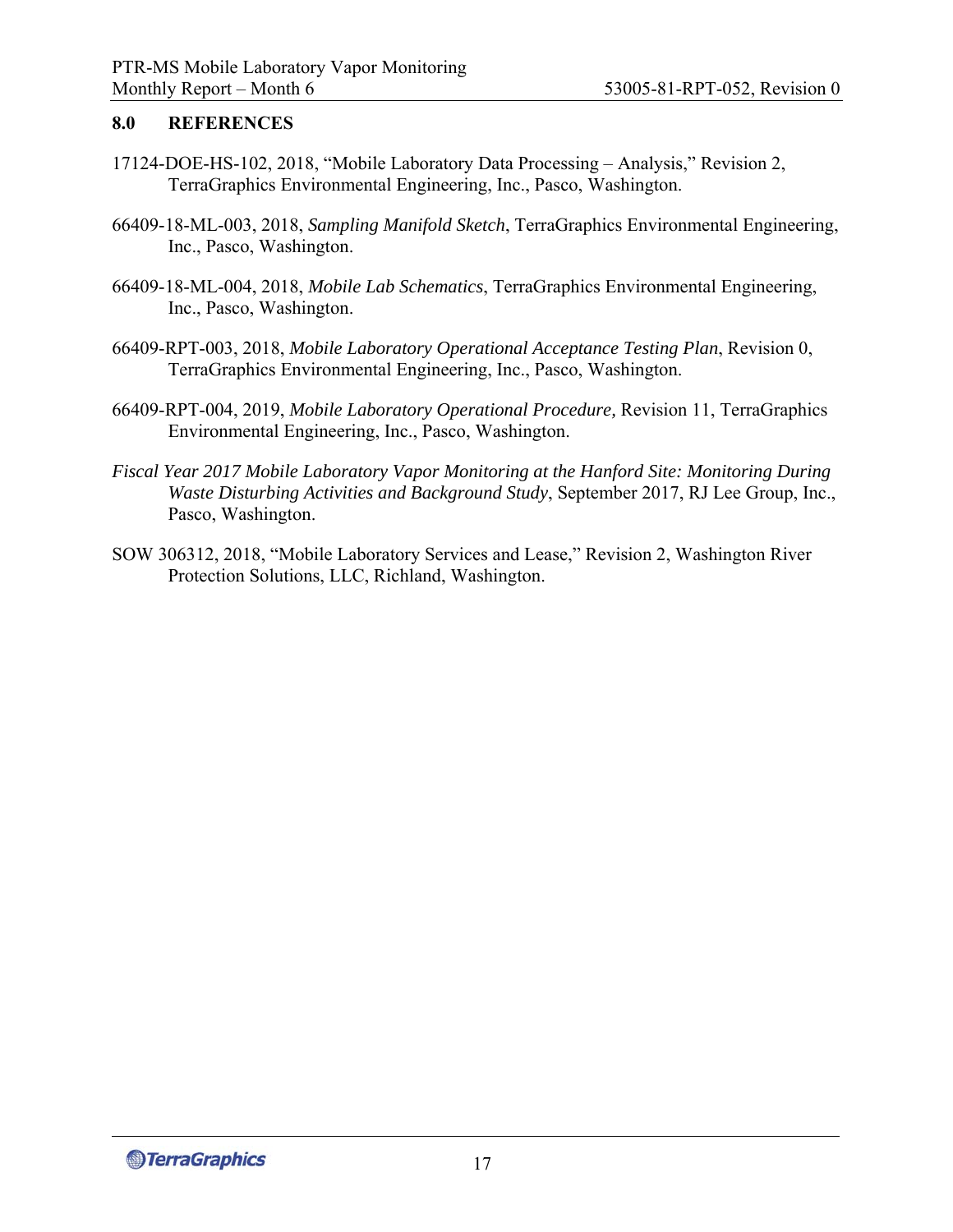## **APPENDIX A**

## **DEFICIENCY REPORT**

**S**TerraGraphics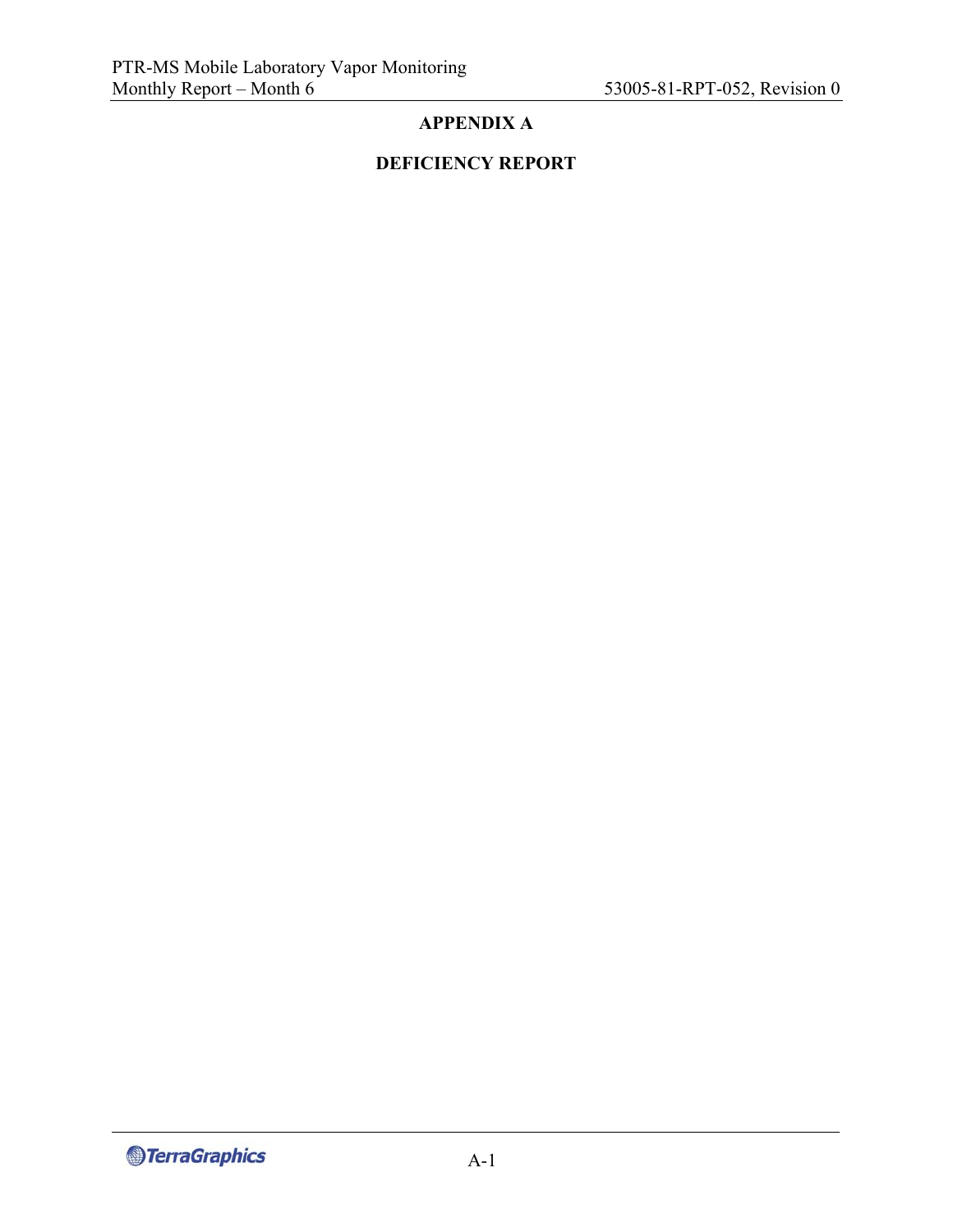| <b>DEFICIENCY REPORT</b>                                                      | <b>QUALITY RECORDS</b>                                                                                                                                                                                                                                                                                          |
|-------------------------------------------------------------------------------|-----------------------------------------------------------------------------------------------------------------------------------------------------------------------------------------------------------------------------------------------------------------------------------------------------------------|
|                                                                               | Initials $\sqrt{1}$ Date $\frac{\partial 1}{\partial \beta}$<br>TERRAGRAPHIC                                                                                                                                                                                                                                    |
| <b>Deficiency Report No.:</b>                                                 | Page:                                                                                                                                                                                                                                                                                                           |
| DR19-006                                                                      | $1$ of $1$                                                                                                                                                                                                                                                                                                      |
| Originator (Print Name):<br>Anna Woehle                                       | Signature:<br>Date:<br>anna Woehle<br>02/19/2019                                                                                                                                                                                                                                                                |
| Project No./Title:                                                            |                                                                                                                                                                                                                                                                                                                 |
| 53005-81 PTR-MS Data Processing                                               |                                                                                                                                                                                                                                                                                                                 |
| PAAA Reportable:                                                              | 10 CFR 21 Reportable:                                                                                                                                                                                                                                                                                           |
| $\boxtimes$ No<br>$\exists$ Yes                                               | $\boxtimes$ No<br>Yes                                                                                                                                                                                                                                                                                           |
|                                                                               |                                                                                                                                                                                                                                                                                                                 |
|                                                                               | <b>CORRECTIVE ACTION</b>                                                                                                                                                                                                                                                                                        |
| Corrective Action:<br>like "wave0, wave1, etc."<br>identifying a column.      | Viewer exports will now be loaded into Igor with explicit column headers, as opposed to generic ones<br>"RenameWaves" now explicitly calls out the column headers to be renamed in the macro. This is less<br>flexible than relying on order to rename, but has the added benefit of never mis-labeling or mis- |
|                                                                               |                                                                                                                                                                                                                                                                                                                 |
| Completion Date: 02/19/2019<br>Deficiency Cause and Extent of Condition:      |                                                                                                                                                                                                                                                                                                                 |
| analysis if Macros continue to be inconsistent in their data outputs in IGOR. | This deficiency report documents this as an isolated incident as well as being a possible trend                                                                                                                                                                                                                 |
| 02/15/19.                                                                     | Further investigation showed that the name assigned to the PTR-MS instrument diagnostic trace used for<br>this determination (TofSupply_MCPF Act) was incorrectly assigned to TofSupply ReflBack Act, a<br>different unrelated diagnostic trace. This mis-named column caused the original issue noticed on     |